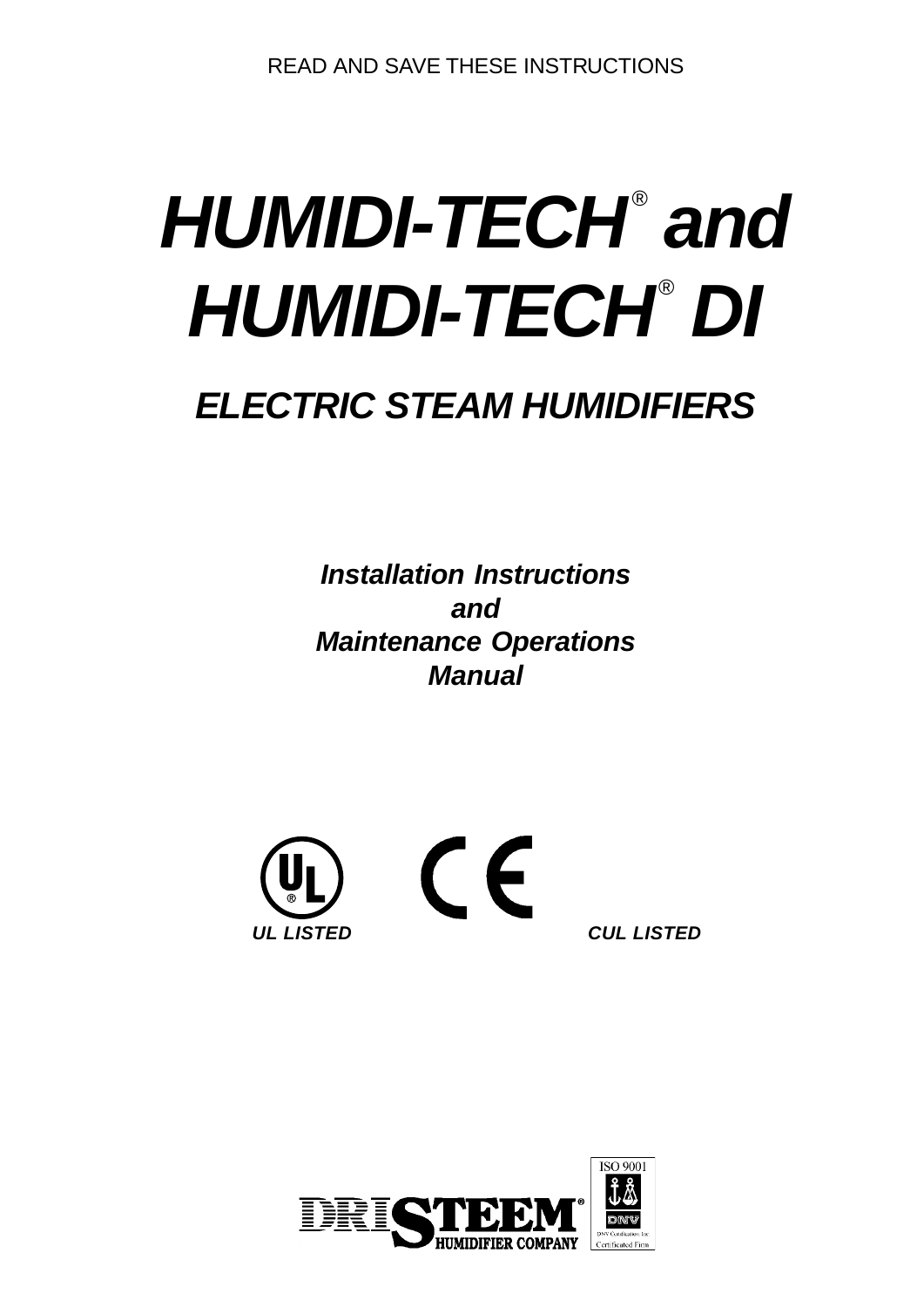# *TABLE OF CONTENTS*

#### *TO THE PURCHASER AND INSTALLER*

Thank you for purchasing our HUMIDI-TECH® humidifier. We have designed and built this equipment to give you complete satisfaction and trouble-free service for many years. Familiarizing yourself with this manual will help ensure proper operation of the equipment for years to come.

This manual covers the installation and maintenance procedures for both the HUMIDI-TECH and HUMIDI-TECH DI humidifiers.

#### *DRI-STEEM Humidifier Company*

| <b>Installation</b><br>Locating and Mounting the HUMIDI-TECH Humidifier  4<br>Examples of Mounting the Dispersion Tube  4<br>Mounting Dispersion Tube with Condensate<br>Connecting Dispersion Tube to Humidifier  6 |
|----------------------------------------------------------------------------------------------------------------------------------------------------------------------------------------------------------------------|
|                                                                                                                                                                                                                      |
|                                                                                                                                                                                                                      |
| <b>Electrical Specifications and</b>                                                                                                                                                                                 |
| <b>Area-Type Application Using Space</b>                                                                                                                                                                             |
|                                                                                                                                                                                                                      |
|                                                                                                                                                                                                                      |
| HUMIDI-TECH Trouble-Shooting Guide  16                                                                                                                                                                               |
| HUMIDI-TECH DI Trouble-Shooting Guide  17                                                                                                                                                                            |
|                                                                                                                                                                                                                      |
|                                                                                                                                                                                                                      |
|                                                                                                                                                                                                                      |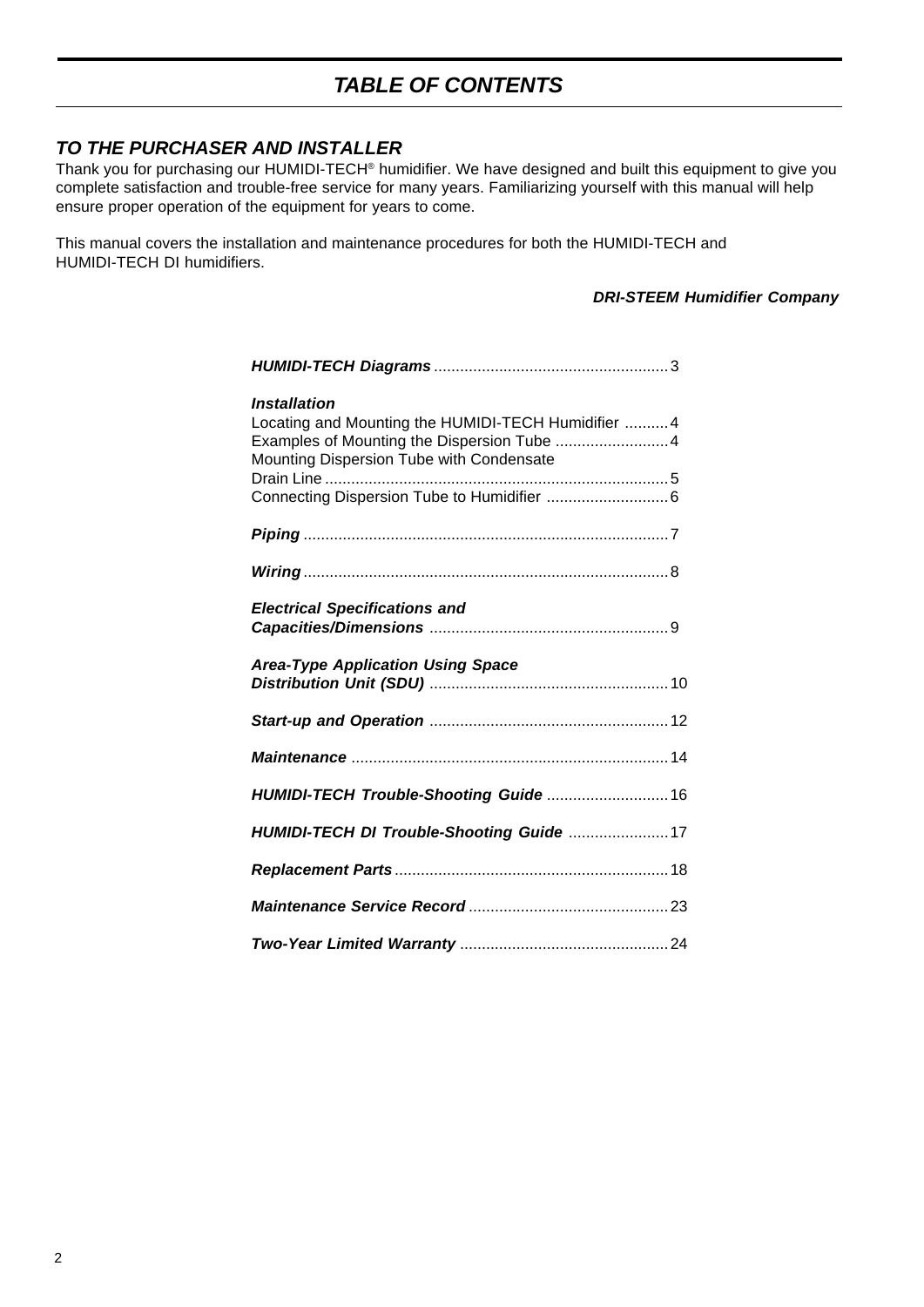## *HUMIDI-TECH® DIAGRAMS*



**\*Caution:** Low-Water Cut-Off Switch contact is normally open when float is in its lowest position.

**Note**: All removable doors, panels and covers are grounded to the earth bar. Care must be taken to connect these grounds back on to parts removed during service.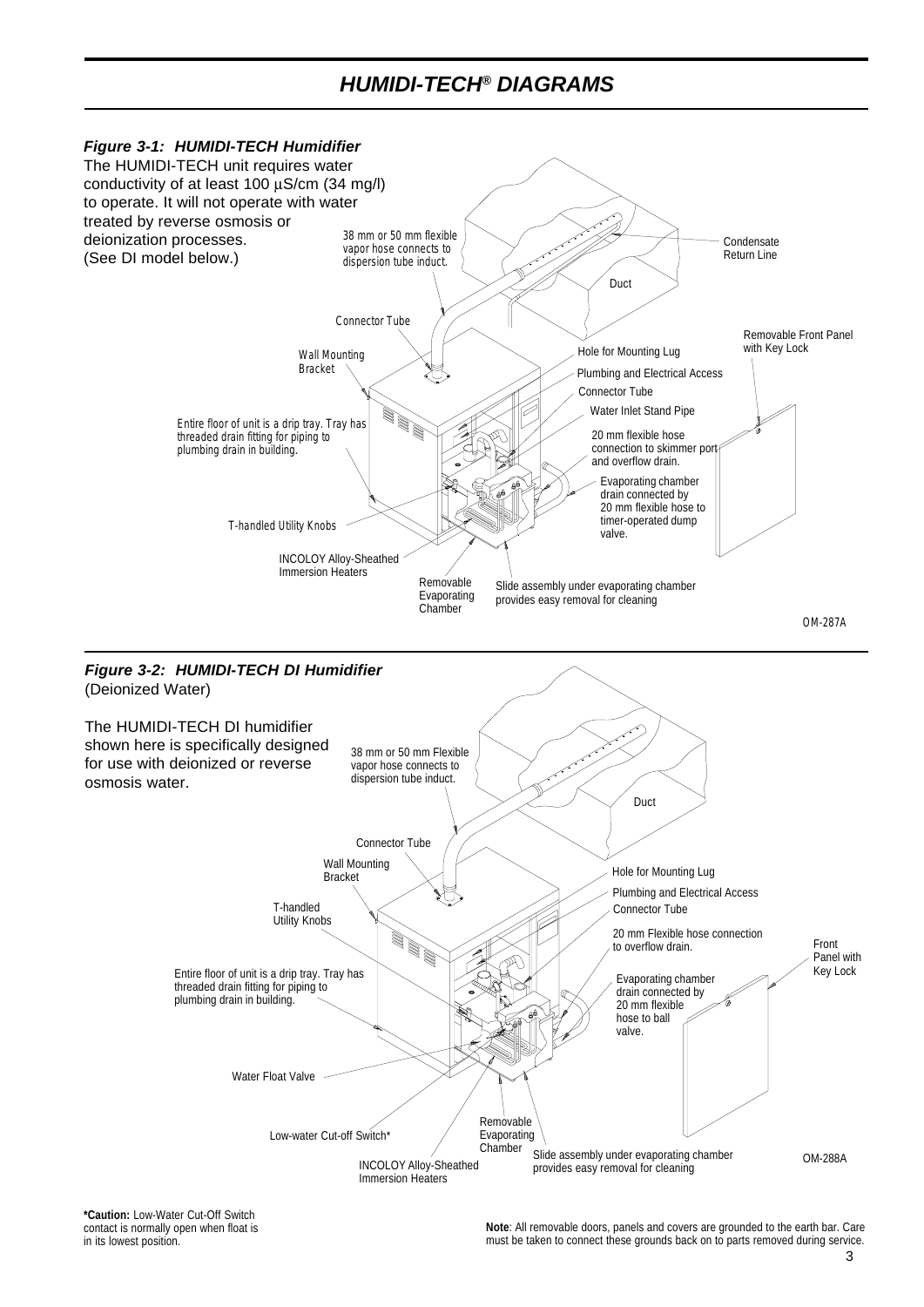#### *Locating and Mounting the HUMIDI-TECH® Humidifier*

The HUMIDI-TECH humidifier is designed to hang on a wall, and should be installed in a space located near an air duct system.

Consider the following when selecting the location of the humidifier:

- Convenient access to duct
- Electrical and plumbing connections
- Required clearances

The mounting location should provide a minimum clearance of 90 cm to the front and 60 cm to the right side of the unit. This clearance is required for removing the evaporating chamber and accessing electrical compartment.

Electrical power supply, water make-up piping and drain piping must also be considered. These service

#### *Examples of Mounting the Dispersion Tube*

#### *Figure 4-1: Mounted Horizontally in Duct*



Vapor hose and dispersion tube should be pitched back to the humidifier with a gradual slope of 165 mm/m (minimum). VM34 must use a multiple tube steam dispersion system.

#### *Figure 4-2: Mounted Horizontally in Duct and Lower Than HUMIDI-TECH Unit*



A water seal must be located in drain line as shown to maintain steam pressure. VM34 must use a multiple tube steam dispersion system.

connections are made at the lower right rear corner of the unit.

When mounting on a stud wall, locate studs and position mounting bracket in place so that each of the two holes will center on a stud. Mark hole locations and pre-drill 6 mm diameter pilot holes. Secure bracket to wall with lag bolts provided. The hole in the back of the cabinet above the plumbing opening is for a lag bolt into the wall to secure the cabinet on the hanging bracket.

For hollow block or poured concrete wall mounting, position mounting bracket in place and mark the second hole from each end. Drill appropriate pilot hole for two 10 mm toggle bolts or two 10 mm machine bolt lead anchors. Secure bracket in place.

When the HUMIDI-TECH humidifier is in final operation, the panel access keys should be removed and secured in a different place.





*This is not recommended on VM10, VM12, VM16, VM25, and VM34.*

*IMPORTANT NOTES:* When duct is located more than 3 metres away from unit, vapor hose is not recommended; 40 mm minimum I.D. hard pipe should be used instead. VM34 must use a multiple tube steam dispersion system.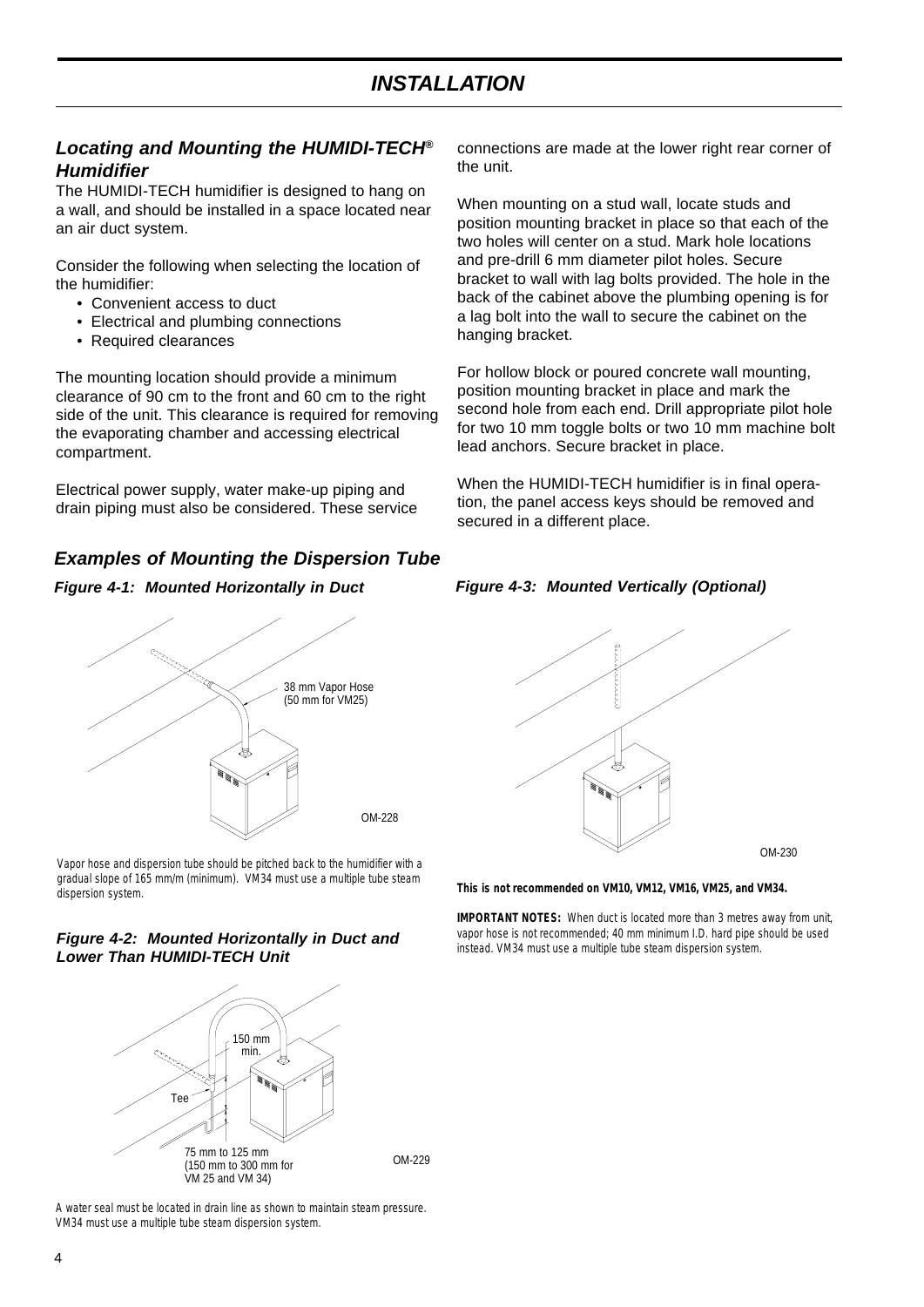#### *HUMIDI-TECH® Mounting Tube with Condensate Drain Line*

*Figure 5-1: Single Tube*

- Mount dispersion tube level.
- Orient dispersion tube so that tubelets are pointed straight up.



**\*** 15 mm diameter condensate tubing is not needed nor provided when steam flow is 15 kg/h or less per dispersion tube. A minimum pitch of 64 mm per meter back to the humidifier should be maintained.

#### *Figure 5-2: RAPID-SORB™ with Condensate Wasted to Floor Drain*



\*\* Condensate drain tubing material must be suitable for 100°C water.

Minimum condensate return line sizing: • One or two tubes - 15 mm I.D.

• Three or more tubes - 20 mm I.D.

OM-224-r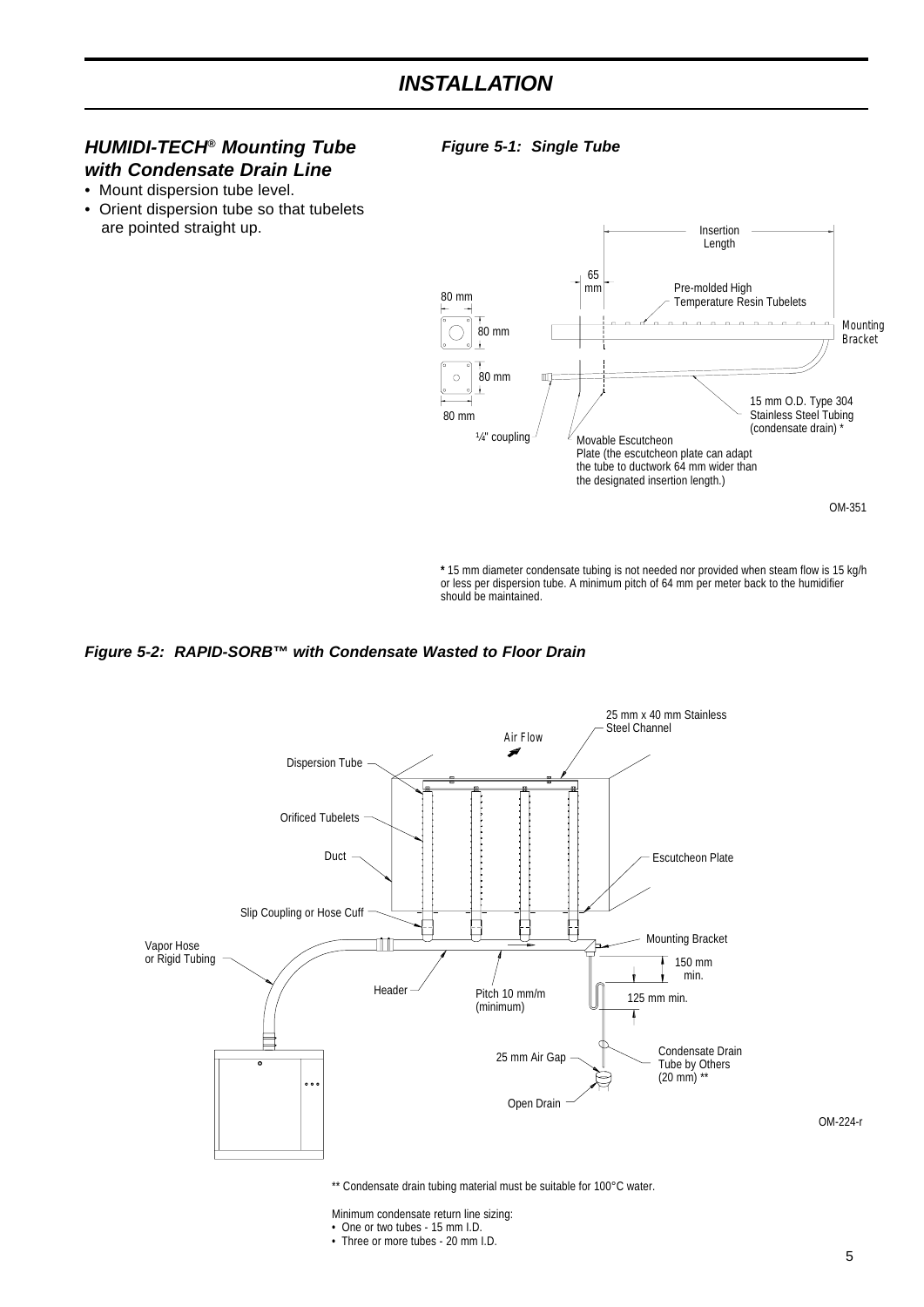# *INSTALLATION*

#### *Connecting Dispersion Tube to Humidifier*

- Connection can be made with vapor hose or rigid tubing.
- Vapor piping should have a minimum I.D. of 40 mm.
- A minimum pitch of 15 cm/m back to the humidifier should be maintained.
- Short sweep 90° elbows are not recommended; use two 45° elbows 300 mm apart or long sweep 90° elbows instead.
- Thin-walled tubing will heat up faster than heavywalled pipe, causing less steam loss at start-up.
- Insulating rigid tubing will reduce the steam output loss caused by condensation.
- When mounting the humidifier above the level of dispersion tube, see figure 4-2 on page 4.

Failing to follow these recommendations may result in excessive back pressures being imposed on the humidifier. This may lead to dispersion tube(s) spitting, steam blowing through water seals, or leaking gaskets. When the distance between humidifier and the dispersion tube(s) exceeds 6 metres, consult factory for recommendations.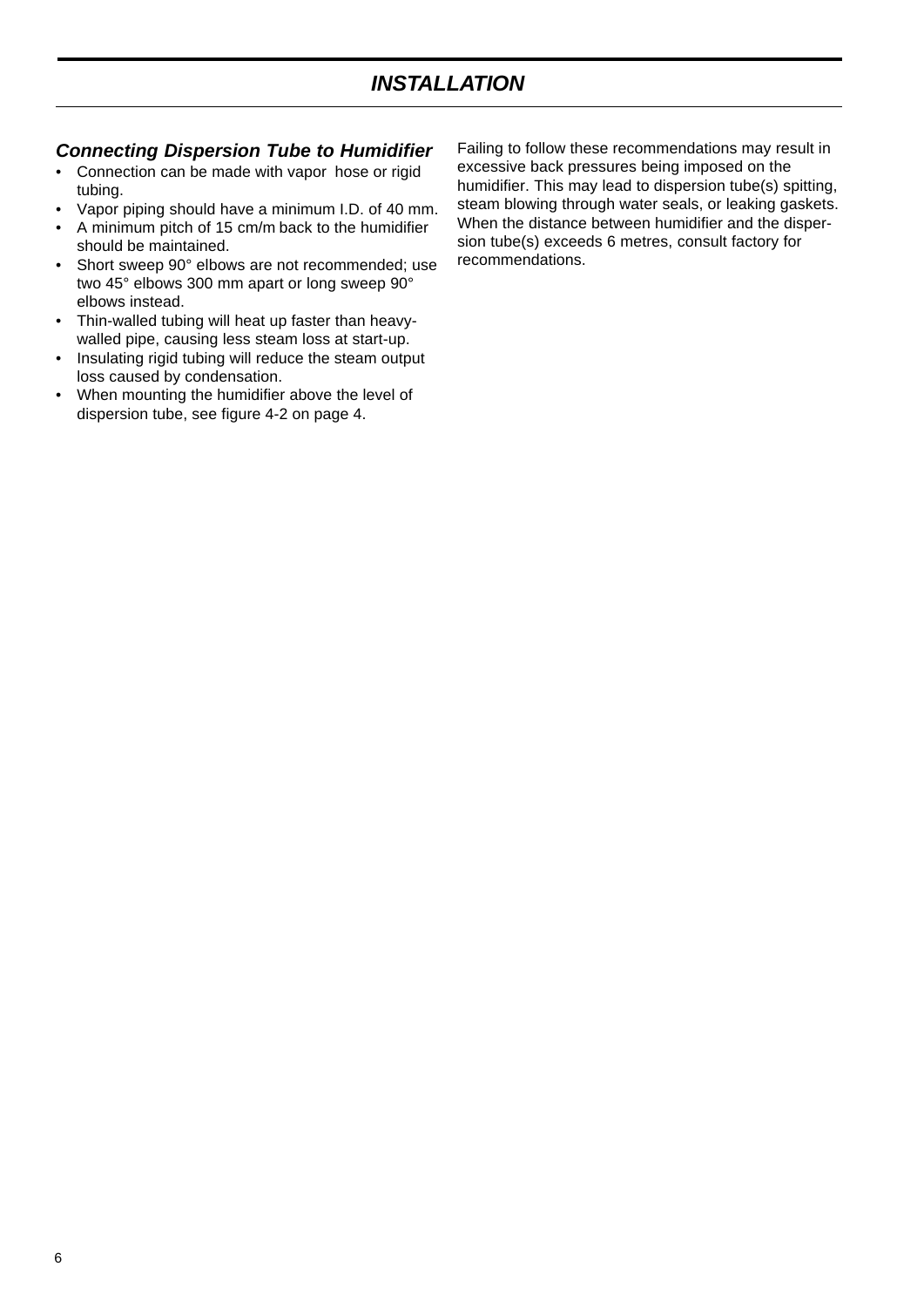Water make-up piping may be of any code-approved material (copper, steel, or plastic). The final connection size is 1/4". In cases where water hammer may be a possibility, a shock arrestor should be considered (water pressure 170 kPa minimum to 520 kPa maximum).

Drain piping may be of any code-approved material (copper, steel, or plastic rated for 100°C minimum). If drainage by gravity is not possible, a small lift pump should be used.

The final connection sizes are 20 mm O.D. for evaporator drain and 13 mm for cabinet drain. These connection sizes should not be reduced. (See figures 7-1 and 7-2 for proper drain piping configurations.) The evaporator drain and cabinet drain should be piped separately to and discharged into a floor drain. Combining the two drain pipes into a single drain line may result in the backflow of drain water into the humidifier cabinet, causing the unit to malfunction.

#### *Drain Piping Configurations*



\*Locate the drain funnel to the side and not directly below the humidifier.

OM-1005

*Note:* Locate the cabinet drain line exit away from the humidifier drain line exit, if possible. This will prevent water vapor from migrating up the cabinet drain line, causing the cabinet bottom to rust. Extending the cabinet drain line may also be effective.



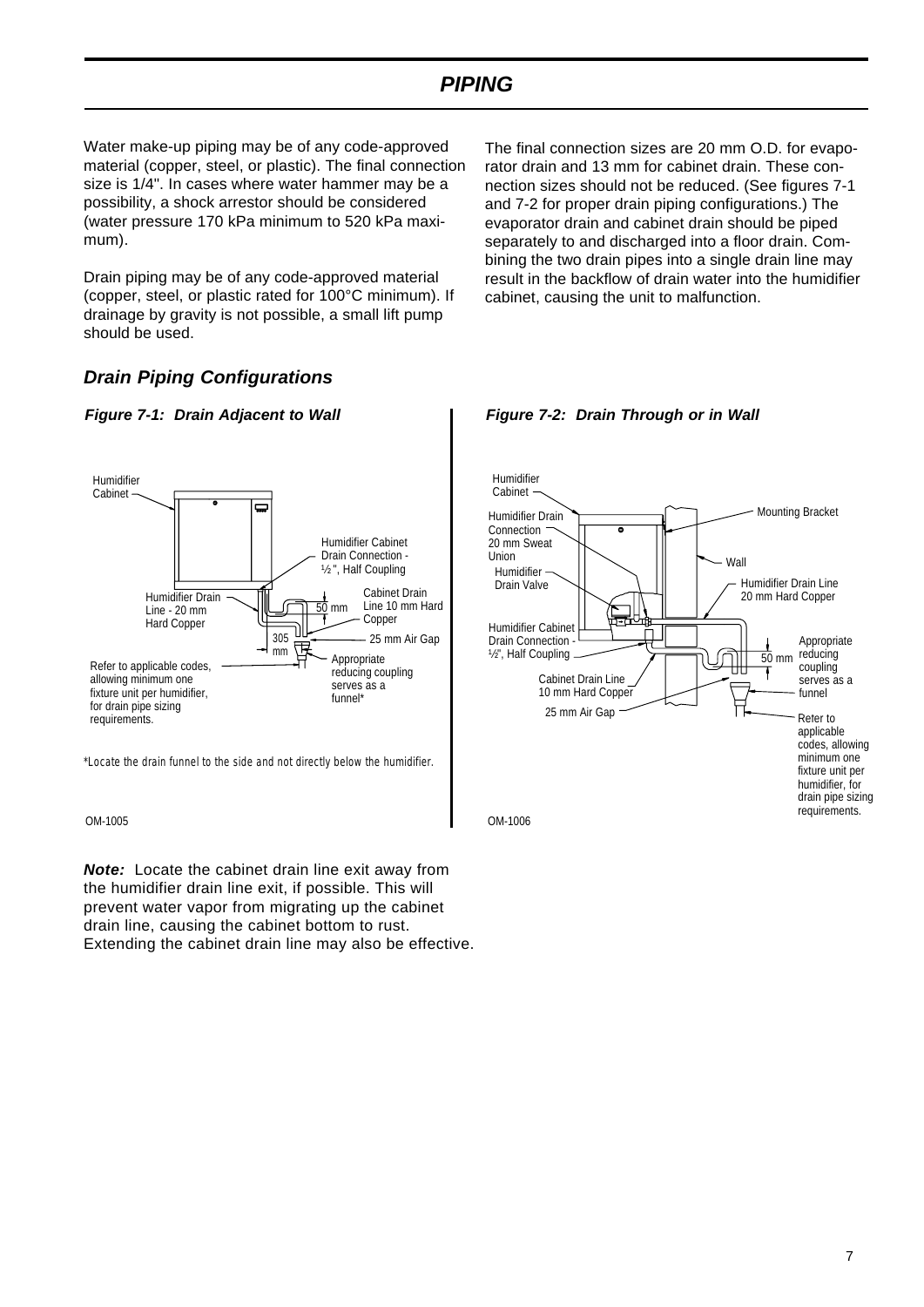# *WIRING*

All wiring must be in accordance with all governing codes, and with HUMIDI-TECH® or HUMIDI-TECH DI wiring diagram. The diagram is located inside the removable front panel on the right-hand side of the humidifier cabinet. Power supply wiring should be rated for 105° C temperature.

Refer to the amp draw on the rating plate, and use the following tables to determine the appropriate wire, conduit and fused disconnect requirements.

When selecting a space to install the HUMIDI-TECH, avoid areas close to sources of electromagnetic emissions such as power distribution transformers.

#### *Figure 8-1: Field Wiring Requirements*



Control wiring and power wiring must be run in dedicated or separate earthed metal conduit, cable trays or trunking.

Grounding Requirements:

The earth must be made by solid metal to metal connections. The ground must be a good radio frequency earth. Ground wire should be same size as power wiring.

#### *Table 8-1: Conduit and Wire Size*

|            |            |                           |                       | Conduit Size (Ø mm)     |  |
|------------|------------|---------------------------|-----------------------|-------------------------|--|
| **Amp Draw |            | <b>Incoming Wire Size</b> |                       | 2 Conductor 3 Conductor |  |
|            | <b>AWG</b> | KcMIL (mm2)               | and Ground and Ground |                         |  |
| $0 - 12.5$ | 14         | 2.5                       | 20                    | 25                      |  |
| 12.6-16.7  | 12         | 4.0                       | 25                    | 32                      |  |
| 16.8-25.0  | 10         | 6.0                       | 25                    | 32                      |  |
| 25.1-41.7  | 8          | 10.0                      | 32                    | 32                      |  |
| 41.8-54.2  | 6          | 16.0                      | 32                    | 40                      |  |

#### *Table 8-2: Conduit and Wire Size*

|               |            |                           | <b>Conduit Size</b><br>(Ø~mm) |  |  |  |
|---------------|------------|---------------------------|-------------------------------|--|--|--|
|               |            | <b>Incoming Wire Size</b> |                               |  |  |  |
| **Amp Draw    | <b>AWG</b> | KcMIL (mm2)               | and Ground*                   |  |  |  |
| $0 - 10.0$    | 14         | 2.5                       | 32                            |  |  |  |
| $10.1 - 13.3$ | 12         | 4.0                       | 32                            |  |  |  |
| 13.4-20.0     | 10         | 6.0                       | 32                            |  |  |  |
| 20.1-33.3     | 8          | 10.0                      | 40                            |  |  |  |
| 33.4-43.3     | 6          | 16.00                     | 40                            |  |  |  |
| 43.4-56.7     |            | 25.0                      | 50                            |  |  |  |

\* For use with star wiring for 240V heaters used with 415V supply.

\*\* Refer to Amp Draw on Rating Plate.

#### *Table 8-3: Fuse/Breaker Requirements*

|            | **Amp Draw Breaker Size |
|------------|-------------------------|
| $0 - 11.3$ | 13                      |
| 11.4-13.9  | 16                      |
| 14.0-17.4  | 20                      |
| 17.5-19.2  | 25                      |
| 19.3-21.7  | 25                      |
| 21.8-27.8  | 32                      |
| 27.9-34.8  | 40                      |
| 34.9-43.5  | 50                      |
| 43.6-52.5  | 63                      |

\*\*Refer to Amp Draw on Rating Plate.

#### *Figure 8-2: Shielded Cable Drain Wire Connection to Earth Bar*



For maximum E.M.C. effectiveness, all humidity, temperature and air flow controls should be wired using multi-conductor shielded plenum-rated cable with a drain wire for the shield. The drain wire should be connected to the shield ground terminal with its length kept to less than 50 mm.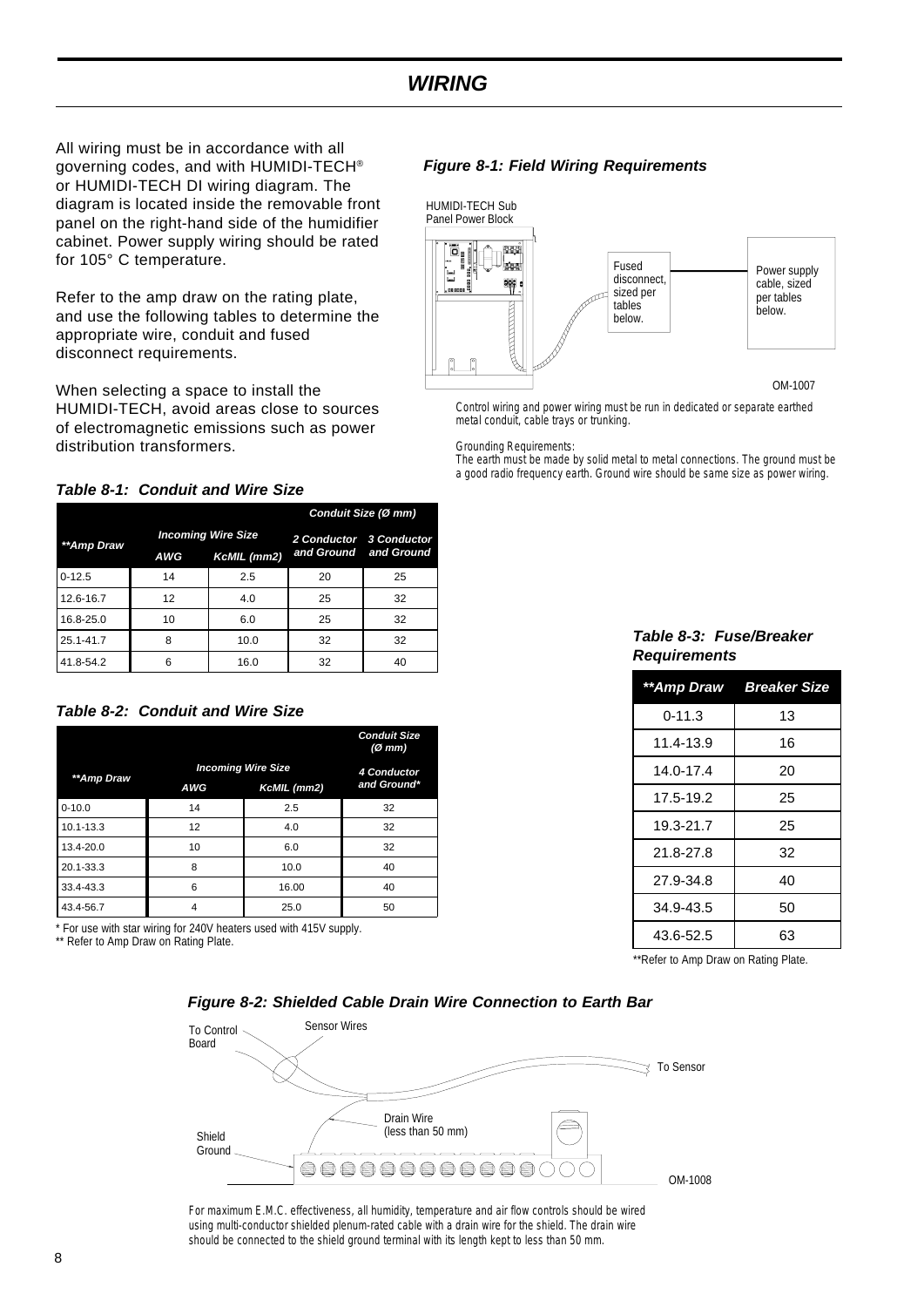|                           | VM2   | VM4            | VM <sub>6</sub> | <b>VM8</b> | <b>VM10</b> | <b>VM12</b> | <b>VM16</b>              | <b>VM21</b> | <b>VM25</b> | <b>VM34</b>       |
|---------------------------|-------|----------------|-----------------|------------|-------------|-------------|--------------------------|-------------|-------------|-------------------|
| Operating<br>Weight       | 58 kg | 60 kg          | 70 kg           | 71 kg      | 71 kg       | 73 kg       | 73 kg                    | 48          | 78 kg       | 82 kg             |
| <b>Shipping</b><br>Weight | 47 kg | 50 kg          | 52 kg           | 53 kg      | 53 kg       | 54 kg       | 54 kg                    | 26 kg       | 57 kg       | 61 kg             |
| 230V/1                    | 8     | 16             | 24              | 31.9       | 39.9        | 47.9        | $\overline{\phantom{a}}$ | $-$         | $-$         | $\sim$ $\sim$     |
| kW                        | 1.84  | 3.68           | 5.52            | 7.36       | 9.2         | 11.04       | --                       |             |             | $\qquad \qquad -$ |
| Output kg/h               | 2.5   | 5              | 7.5             | 10         | 12.5        | 15          | --                       | --          | --          | $-$               |
| 400V/3                    | --    | 8.7            | 13              | 17.3       | 15.2        | 17.3        | 23.1                     | 30.3        | 36.1        | 49.1              |
| kW                        | 2     | $\overline{4}$ | 6               | 8          | 10          | 12          | 16                       | 21          | 25          | 34                |
| Output kg/h               | 2.7   | 5.4            | 8.2             | 10.9       | 13.6        | 16.3        | 21.8                     | 28.6        | 34          | 46.3              |

*Table 9-1: Electrical Specifications and Capacities*

#### *Figure 9-1: HUMIDI-TECH® Unit Dimensions*

(All measurements shown in millimetres.)

*Note:* For models VM 16 and 25, dispersion tubes will be equipped with a condensate tube when a hose kit is used. See pages 4, 5 and 6 for installation details.



*Top View*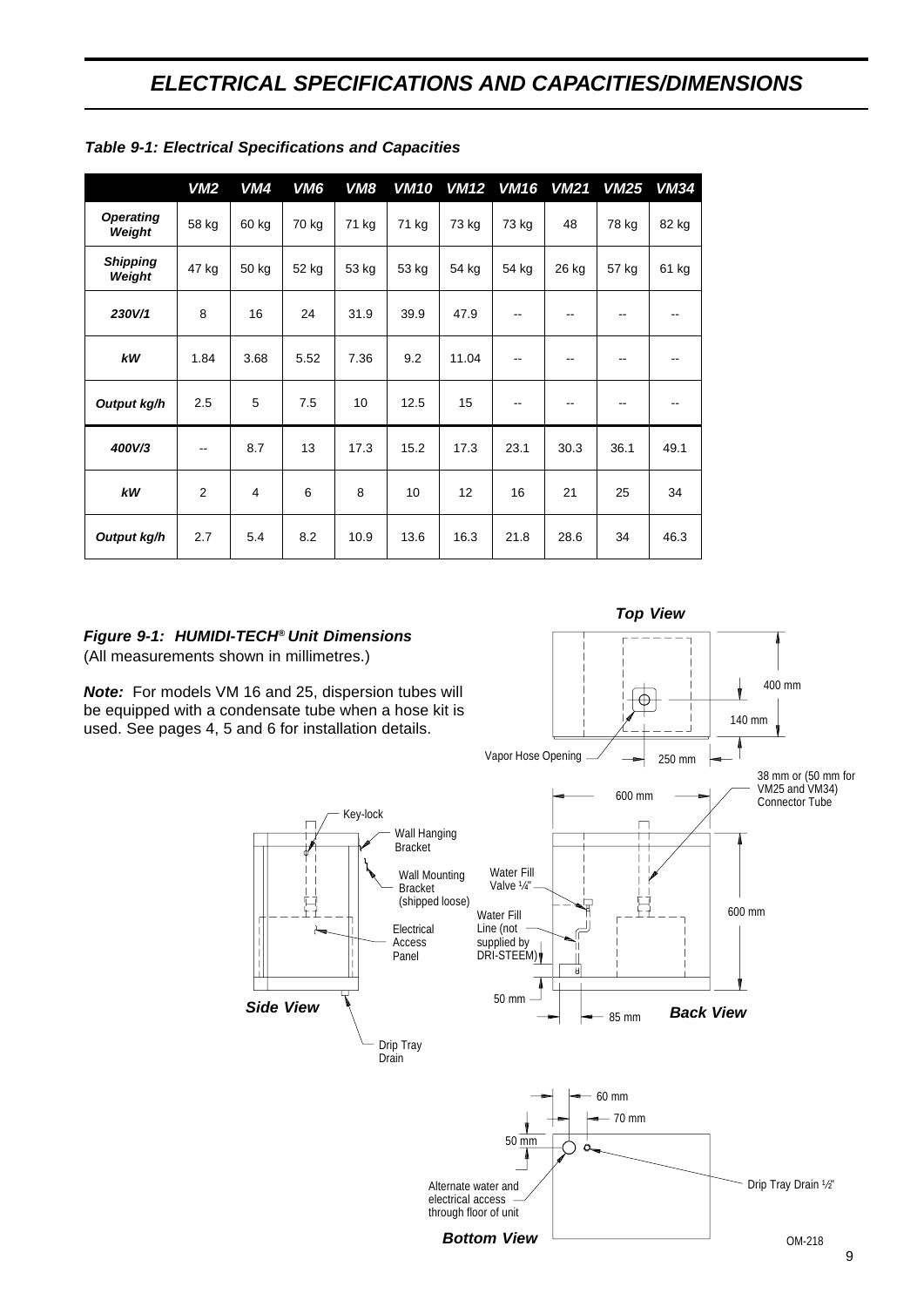# *AREA-TYPE APPLICATION USING SPACE DISTRIBUTION UNIT (SDU)*

The SDU converts a HUMIDI-TECH® duct humidifier into an area-type humidifier. Instead of the steam dispersion tube being located inside an air duct, the dispersion tube is built into the fan unit. A fan draws in room air and blows it across the dispersion tube, where it absorbs the moisture and disperses it into the room. The space distribution unit can be used on all models. A condensate drain from the dispersion tube is required on all applications (see figure 11-1 on page 11).

#### *Mounting the SDU*

The SDU may be placed directly on top of the HUMIDI-TECH cabinet or mounted on a wall. A wall mounting bracket and two 10 mm lag bolts are provided with each fan unit. (See page 4 for mounting instructions.)

#### *Rise and Carry*

As steam is discharged from the humidifier, it quickly cools and turns to a visible fog that is lighter than air. As this fog is carried away from the humidifier by the airstream, it tends to rise toward the ceiling. If this fog contacts solid surfaces (columns, beams, ceiling, pipes, etc.) before it disappears, it could collect and drip as water. The greater the space relative humidity, the higher and farther the fog will carry and rise in the space before disappearing. The distance the fog travels before it disappears is given in table 11-1 on page 11.



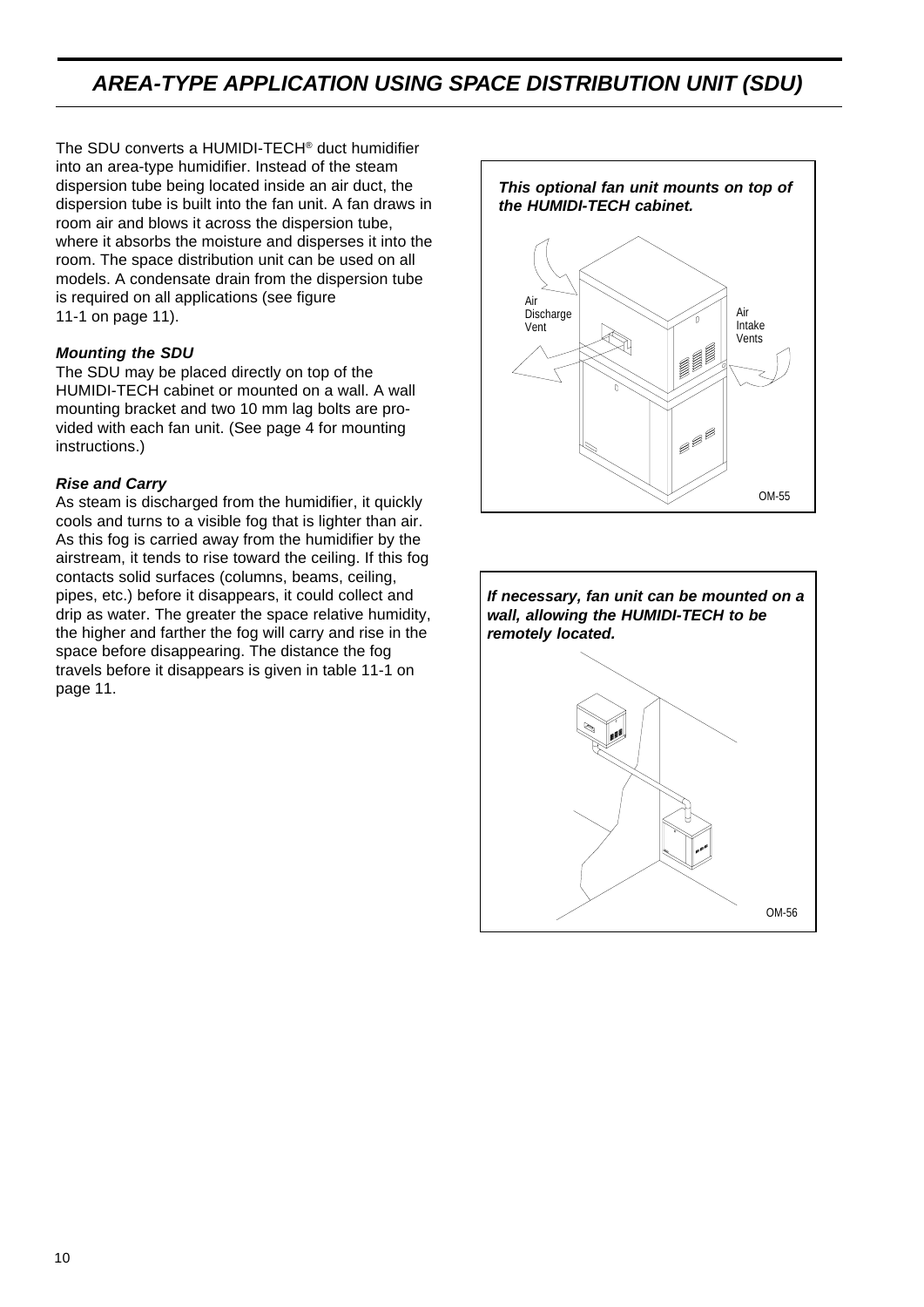# *AREA-TYPE APPLICATION USING SDU*

Table 11-1 lists the recommended minimum vertical (RISE) and horizontal (CARRY) clearances for areatype humidifiers at 50% and 60% RH of the space.

The SDU contains a 735 m<sup>3</sup>/h blower and a 300VA transformer to power the blower (230/1/50). A wiring diagram of the SDU is included with the unit.

On a call for humidity, the humidifier will begin producing steam and the start relay will energize the SDU blower. The humidifier will continue to produce steam until the humidistat is satisfied. The blower will continue to run until the time-delay switch shuts it off.

Once the SDU is mounted, panel access keys should be removed and secured elsewhere.

#### *50% RH 60% RH* Humidifier Size Rise  $(m)^*$ Carry  $(m)$ \*\* Rise  $(m)^*$ Carry  $(m)$ \*\* VM4 | 0.30 | 0.90 | 0.30 | 1.10 VM6 | 0.30 | 1.10 | 0.45 | 1.10 VM8 | 0.45 | 1.50 | 0.60 | 1.50 VM10 0.45 1.85 0.60 1.85 VM12 | 0.60 | 2.15 | 0.60 | 2.45 VM16 | 0.60 | 2.45 | 0.60 | 2.60 VM25 | 1.55 | 4.60 | 1.55 | 4.90 VM34 | 1.85 | 6.10 | 2.15 | 6.70

#### *Table 11-1: SDU Visible Fog Travel*

\* Rise: Height visible fog rises above discharge grill of humidifier.

\*\* Carry: Horizontal distance visible fog travels from humidifier. Surfaces cooler than ambient or objects directly in the path of visible fog discharge may cause condensation and dripping.

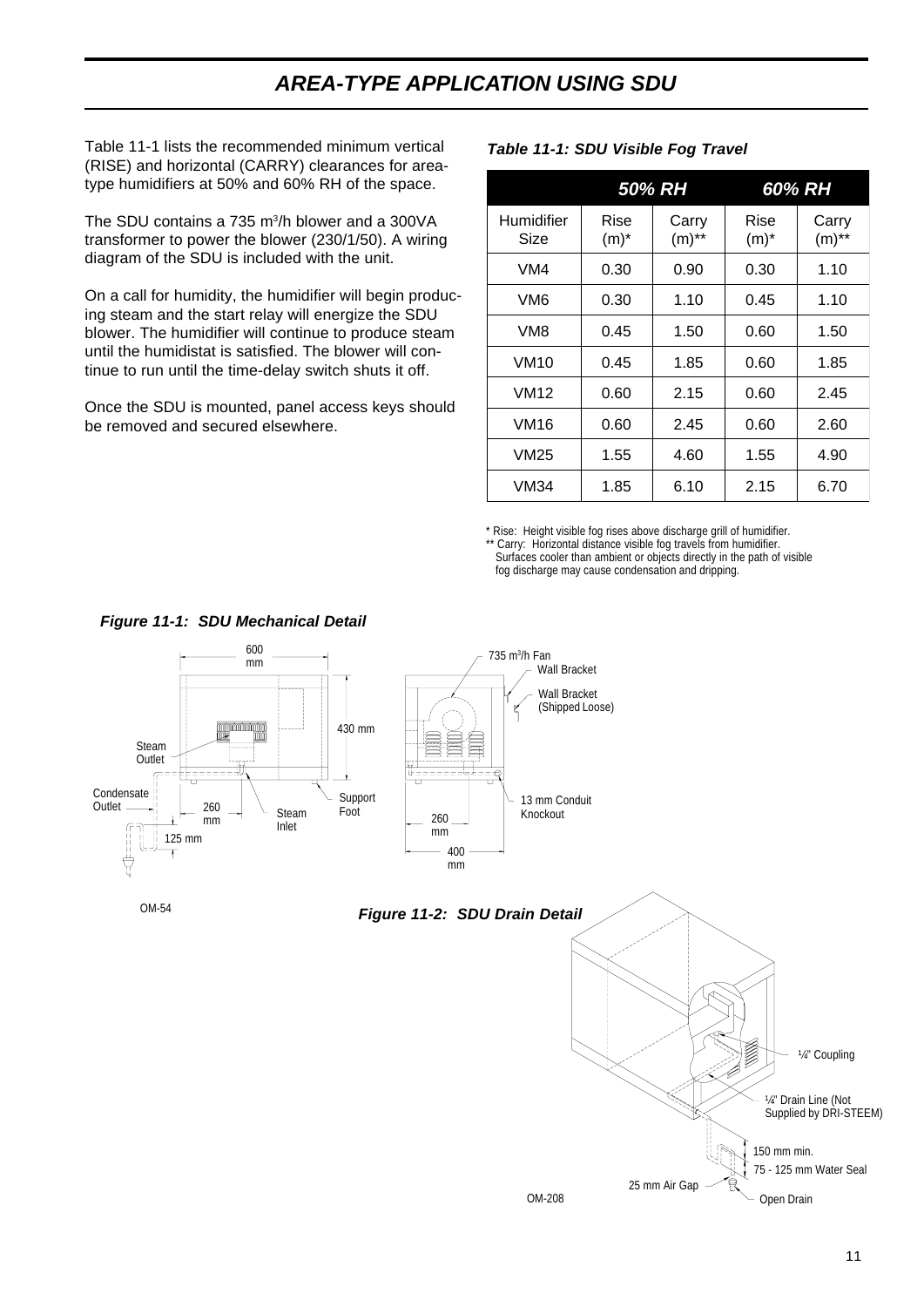#### *Introduction*

After the system has been properly installed and connected to both electrical and water supplies, it may then be started.

#### *Start-up and Checkout Procedures Mounting*

Check mounting to see that the unit is level and securely supported before filling with water.

#### *Piping*

Verify that all piping connections have been completed as recommended and that water pressure is available.

#### *Electrical*

Verify that all wiring connections have been made in accordance with all governing codes and the enclosed HUMIDI-TECH® wiring diagram.

#### *Caution: Only qualified electrical personnel should perform start-up procedure.*



A simple three-probe conductivity sensor cycles a solenoid-operated water fill valve to maintain the proper water levels.

#### *Liquid Level Controls*

When the power is first turned on, the solenoid-operated water fill valve will open, filling the evaporating chamber. Filling will continue until water reaches level A, then after a two-second delay, the fill valve will close. To ensure that a water seal is created in the overflow hose, disconnect probe plug and cable from probe rod assembly (located on cover,) allowing the fill valve to reenergize and overfill humidifier tank. This process will take only seconds; probe plug and cable must then be reconnected. A call for humidity will then energize the heating element.

#### *Water Refill*

During operation, the water line will drop to level B. At this time the fill valve will open, and will remain open until the water line returns to level A.

#### *Heater Protection*

Should the water line ever drop to level C, the heaters will de-energize and remain OFF until the water level has been restored to level C. This feature provides heater protection in the event of a low-water condition.

#### *Surface Skimmer*

Each time the evaporating chamber refills, the upper 6 mm of water is immediately drained off through the skimmer. This carries away the mineral residue formed during the previous evaporating cycle. This skimming action effectively removes most of the mineral concentration in much the same way as the surface blowdown does in a steam boiler. This simple device greatly reduces the frequency of cleaning the evaporating chamber.

#### *Drain/Flush Feature*

This control module contains an integral electronic timer which tracks the humidifying time of the unit. When this accumulated time reaches what has been set in the timer, the drain/flush cycle is activated.

Upon activation, the following sequence occurs:

- 1. The drain valve opens and begins to drain surface water and minerals from the evaporating chamber.
- 2. When the height of the water drops to the "REFILL" level, the fill valve opens.
- 3. The drain and fill valves remain open for ten more minutes, thus flushing the chamber.
- 4. The drain valve then closes, the chamber refills, and the fill valve closes. The timer begins to track the time as the unit resumes normal operation.

#### *Test Cycling the Drain/Flush System*

The timer board contains four pairs of terminal pins which are marked 20, 40, 80 and "T" (TEST). To test:

- 1. Pull the pin block off the pair of pins in use, move it to the "T" pair, and push it on.
- 2. Set the humidistat high enough so that unit will remain "on call" for at least one hour.
- 3. After about 35 minutes of operation, a drain/flush cycle will take place.
- 4. Once the test cycle is completed, move the pin block back to the desired pair of pins. Failure to do so will result in a drain/flush cycle every 35 minutes.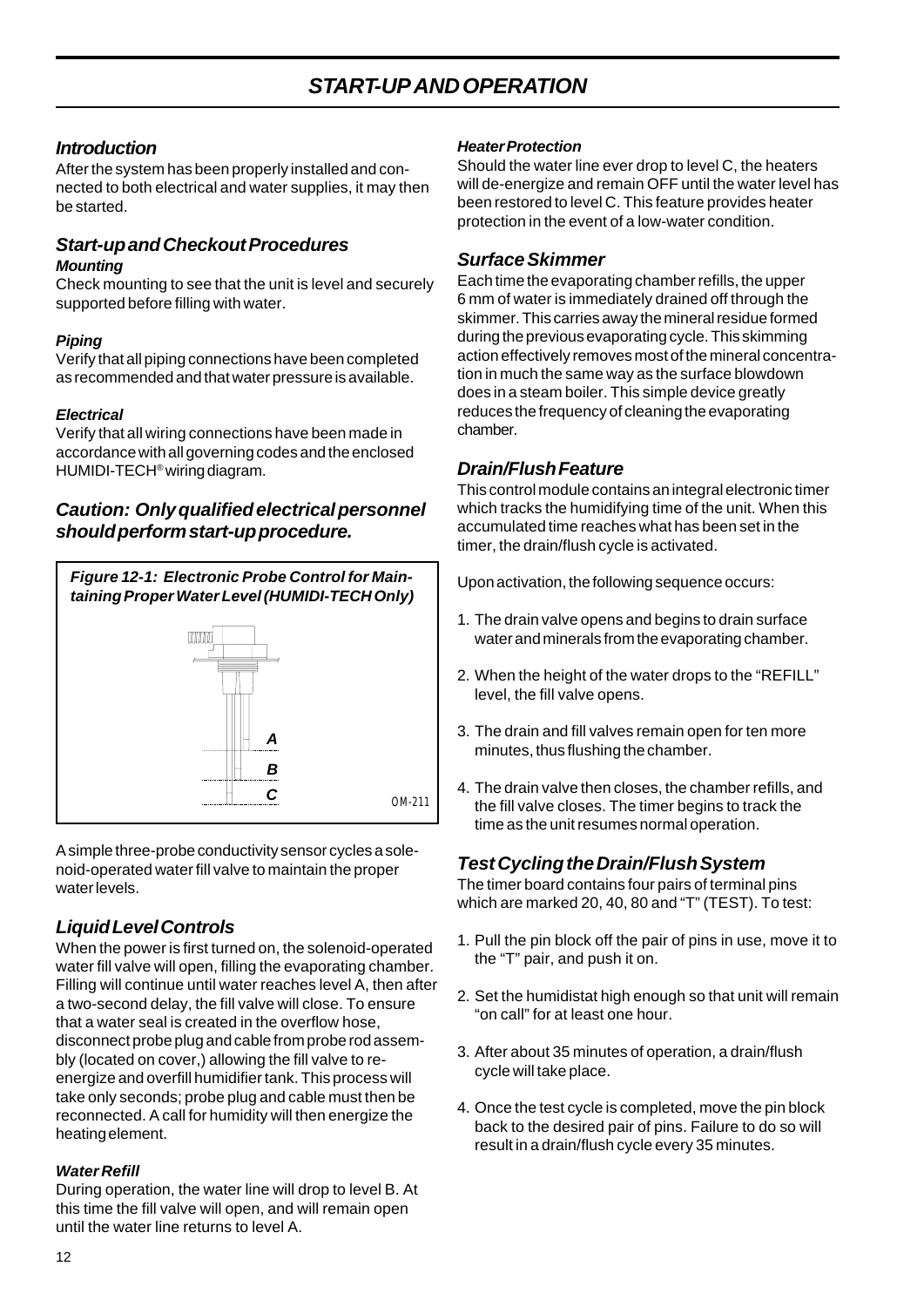#### *VAPOR-LOGIC®*

 $2^2$  The VAPOR-LOGIC<sub>2</sub> key pad allows the adjustment of surface water bleed-off amount to accommodate the water condition. This adjustment varies the duration of the overfill with each water fill cycle.

The adjustable skim time allows for an extended period of time (2 to 40 seconds) to reduce surface mineral accumulation. In addition to controlling the water level, VAPOR-LOGIC $_2$ determines when the heaters are energized. If there is a call for humidification, even during the fill cycle, the heating elements will stay on to provide continuous output.

For more information regarding the operation of the VAPOR-LOGIC $_{\rm _2}$ microprocessor, see the VAPOR-LOGIC, Installation Instructions and Mainte*nance Operations Manual.*

#### *LW415*

The electronic timer comes factory-set for drainage after 40 hours of operation time. Alternate settings of 20 hours and 80 hours can be made. See wiring diagram(s) attached to the unit for timer board location and instructions for changing the timer setting.

#### *HUMIDI-TECH®*

#### *Make-up Water Piping*

Use cold or hot make-up water. If the water pressure is above 410 kPa and/or water hammer would be objectionable, a pressure-reducing valve or shock arrester should be installed. Even though the HUMIDI-TECH has an internal 25 mm air gap, some local codes may require a vacuum breaker.

*Important:* Minimum water supply pressure is 170 kPa.

### *HUMIDI-TECH DI Make-up Water Piping*

In this unit the electronic probe control is replaced by a float valve and a float operated low water cut-off switch.

The basic water level system and circuit for heater protection in the event of a low-water condition is common to all DI humidifiers and can be found in the wiring diagram located inside the removable front panel on the right-hand side of the unit.

#### *Control Circuit*

- a) Adjust humidistat to "call" setting.
- b) Open shut-off valve on water supply line. Unit should begin filling with water through the fill valve.
- c) Shortly before the fill valve shuts off, the heater cutoff switch will "make". When this switch makes, the heating element contactor(s) will be actuated after a ten-second delay. A time delay relay prevents contactor chatter due to bouncing of heater cut-off float.
- d) Check heater cut-off circuit.
	- 1. Close manual top valve on water supply.
	- 2. Open ball valve and start draining unit.
	- 3. When water level drops past switching level on the heater cut-off float, the heating element contactor(s) will drop out.
	- 4. When step 3 has been satisfactorily completed, close drain valve.
- e) Check function of field-installed safety controls, such as the fan proving switch. Contactor(s) should drop out when any proving switch is "open".
- f) Check heater draw by testing and recording voltage and amperage in each phase. Readings should match name plate readings; name plate is located on the humidifier housing.
- g) Inspect installations for steam or air leaks while operating the HUMIDI-TECH. Any leaks should be sealed.

*Caution:* Allow unit to cool before performing any maintenance. Manually open the drain valve and the fill valve will be energized. Let the fill water run until the tank is cooled then shut off the contractor installed supply water valve.

#### *HUMIDI-TECH® Mineral Precipitate*

As evaporation takes place in a standard HUMIDI-TECH unit, the minerals dissolved in the water

*Caution: Overtightening cover will cause leaks.*

All cover knobs are turned down at the factory until the bottom of the knob makes contact with the flange, then one half turn further. If more compression is required, turn all knobs a half turn more. Do not turn knobs more than a half turn before identifying that a leak still exists.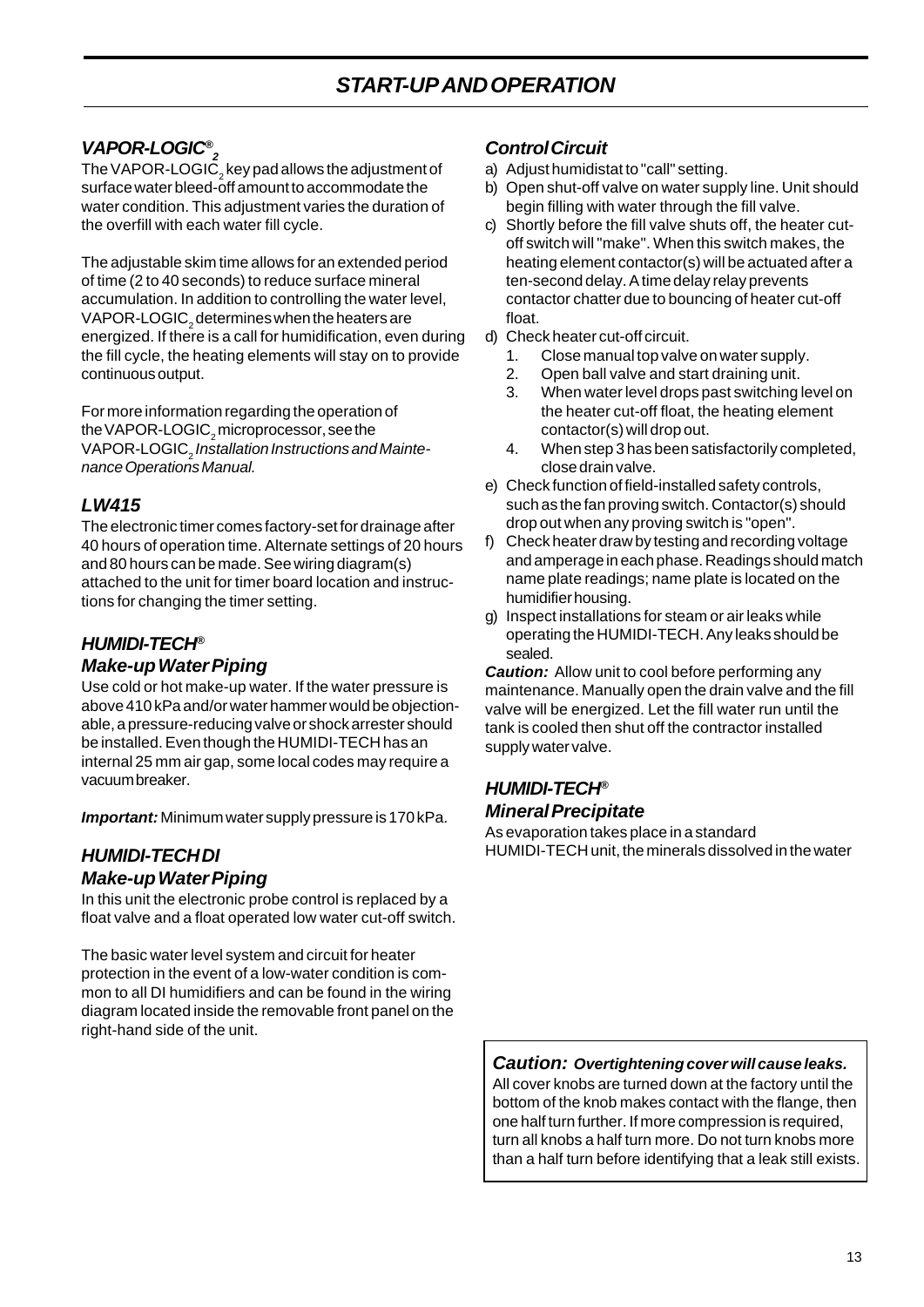# *MAINTENANCE*

come out of solution and a portion of these minerals float on the water surface. If not removed, these minerals will eventually form a sludge and settle to the bottom of the evaporating chamber.

Cleaning once or twice a season is usually adequate, assuming the water has a hardness of up to 250 mg/l.

To dramatically reduce mineral accumulation inside the evaporating chamber use softened water for make-up water source. Using softened water will reduce cleaning frequency to once every several years in most cases.

#### *Cleaning the Evaporating Chamber*

The heating element itself is self cleaning. The mineral buildup on the element flakes off after reaching a thickness of about 2 mm, and settles to the bottom of the chamber.

*Note: Before this scale accumulation builds up to the underside of the heating element, it must be removed. Failure to do so may result in premature heating element burn-out.*

#### *To Service:*

- 1. Shut off electrical power to the unit. Using the key, unlock and remove the large front panel. Drain the evaporating chamber by manually opening the "DRAIN" valve. Open the lever on the valve to the "MANUAL" position and lock in place.
- 2. Disconnect the connector tube on top of the evaporating chamber, the flexible hose from the overflow pipe, and the flexible hose from the drain. Install a rubber plug into tank drain nipple. All connections should be removed on the evaporating chamber. *NOTE:* DO NOT DISCONNECT THE FLEXIBLE POWER ELECTRICAL CONDUIT.
- 3. Disconnect tank-grounding wire.
- 4. Slide the evaporating chamber out of the unit on the sliding track. Remove the cover of the chamber, raise, and slide into holding slots.
- 5. Remove the evaporating chamber, dump out mineral residue.
- 6. Unscrew the probe housing, and remove any mineral build-up accumulated in the housing.
- 7. Clean the probe-rod assembly. Scrape off build-up on rod tips and brush with sand paper or steel wool to remove mineral residue.
- 8. Replace chamber onto the sliding track.
- 9. Secure the chamber cover making sure the chamber is sealed. Push chamber back into the unit on the

slide track.

- 10. Reconnect the tube and slip coupling, the overflow hose, the drain hose, and connect tank-grounding wire.
- 11. Move drain valve lever back to "AUTO" .
- 12. Replace the front panel and lock. Turn on the electric power. HUMIDI-TECH is again ready to humidify.

#### *Off Season Shut-Down*

- 1. Switch off electrical power.
- 2. Shut off water supply to make-up valve.
- 3. Drain evaporation chamber, and clean if necessary (see "Cleaning the Evaporating Chamber" above).
- 4. Leave chamber dry, the power "OFF," and the water shut-off valve closed until the next humidification season.

#### *HUMIDI-TECH DI*

The HUMIDI-TECH DI unit uses DI/RO water. Because these water types are mineral-free, cleaning the evaporating chamber should not be necessary. However, there are some simple maintenance steps that should be followed to ensure all parts of the unit are in good working order.

#### *To Service:*

- 1. Shut off electric power.
- 2. Shut off water supply to make-up valve.
- 3. Unlock and remove front panel.
- 4. Make sure the evaporating chamber is drained by manually opening the drain valve.
- 5. Check the condition of the overflow and drain hoses.
- 6. Remove the evaporating chamber as follows: Disconnect the flexible connector tube on top of the evaporating chamber, the flexible overflow hose, and the flexible drain hose. All connections should be removed at the evaporating chamber. *NOTE:* DO NOT DISCONNECT ANY OF THE ELECTRICAL CONDUITS.
- 7. Slide the evaporating chamber forward on the track. Remove the cover of the chamber, raise and slide into holding slots.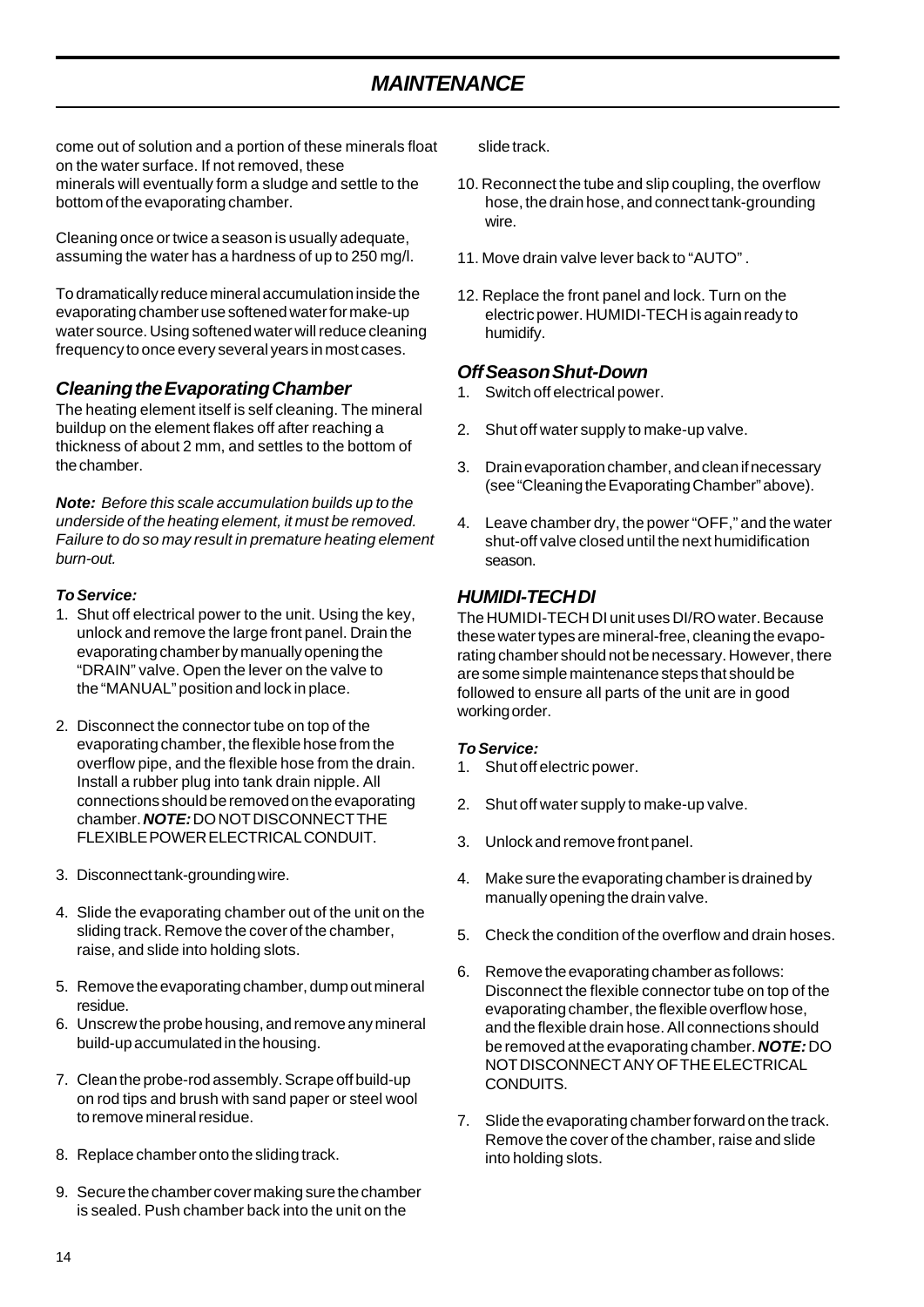# *MAINTENANCE*

- 8. Check operation of the float valve, inspect valve seat and heater cut-off.
- 9. Inspect the heating elements. Replace if inoperative.
- 10. Inspect the evaporating chamber. Clean if necessary.
- 11. Replace the chamber cover and slide chamber back into unit.
- 12. Reconnect connector tube and flexible hoses.
- 13. Return drain valve handle to closed position.
- 14. Replace front panel and turn on electric power.
- 15. HUMIDI-TECH® DI is again ready to humidify.

#### *Off-Season Shut-Down Procedure*

1. Switch off electric power.

- 2. Remove front panel.
- 3. Shut off water supply to make-up valve.
- 4. Drain evaporating chamber by manually opening the drain valve.
- 5. Replace front panel.
- 6. Leave chamber dry, the power "OFF", and water shut-off valve closed until the next humidification season.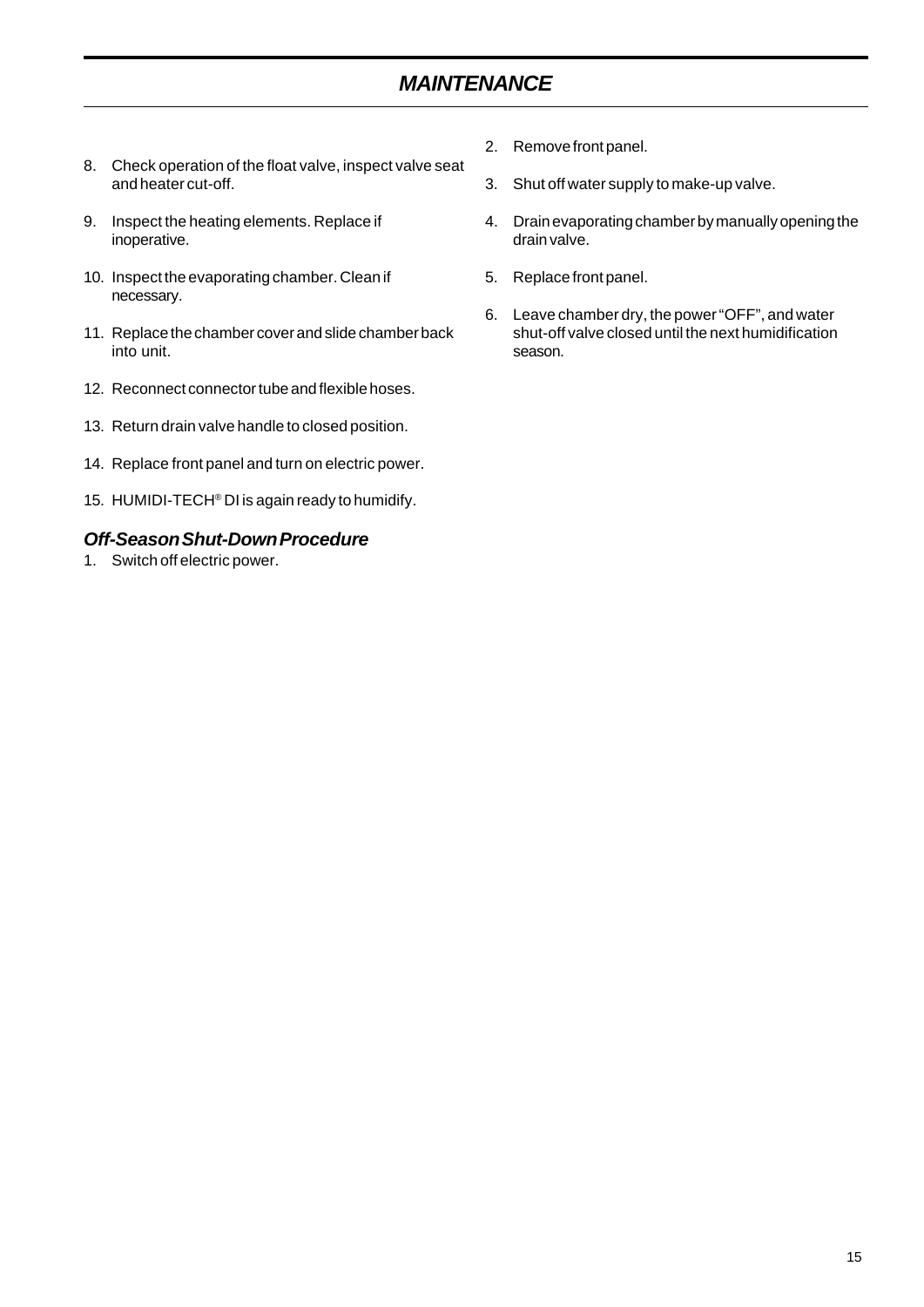# *HUMIDI-TECH®TROUBLE-SHOOTING GUIDE*

|                                                                         | <b>CONTROL PANEL</b><br><b>LIGHTS</b> |                              |              |                                                                                                    |                                                                                                                                                                                                                                                                                             |
|-------------------------------------------------------------------------|---------------------------------------|------------------------------|--------------|----------------------------------------------------------------------------------------------------|---------------------------------------------------------------------------------------------------------------------------------------------------------------------------------------------------------------------------------------------------------------------------------------------|
| <b>PROBLEM</b>                                                          | <b>FILL</b>                           | <b>READY</b><br><b>WATER</b> | <b>DRAIN</b> | <b>POSSIBLE CAUSE</b>                                                                              | <b>RECOMMENDED ACTION</b>                                                                                                                                                                                                                                                                   |
| Humidifier will<br>notheat                                              | Off                                   | Off                          | Off          | Controltransformer                                                                                 | Verify control voltage across secondary<br>leads of transformer. Reset transformer<br>circuitbreaker.                                                                                                                                                                                       |
|                                                                         | Off                                   | <b>On</b>                    | Off          | Humidistat is not calling                                                                          | Set humidistat to call. Inspect for faulty<br>humidistat.                                                                                                                                                                                                                                   |
|                                                                         |                                       |                              |              | Safety controls open                                                                               | Check safety controls, air flow switch, high<br>limit humidistat, etc.                                                                                                                                                                                                                      |
|                                                                         |                                       |                              |              | Faulty control board                                                                               | Verify control voltage between terminals<br>H & N.                                                                                                                                                                                                                                          |
|                                                                         |                                       |                              |              | Probe head deterioration*                                                                          | Replace probe head.                                                                                                                                                                                                                                                                         |
| Humidifier will                                                         | On                                    | Off                          | Off          | No water pressure at valve                                                                         | Check water supply/shut off valves.                                                                                                                                                                                                                                                         |
| not fill                                                                |                                       |                              |              | Faulty water fill valve                                                                            | Verify action of fill water solenoid valve by<br>turning control module switch from<br>standby to normal op. Audible click should<br>be heard as solenoid operates.                                                                                                                         |
|                                                                         |                                       |                              |              | Plugged strainer                                                                                   | Check strainer.                                                                                                                                                                                                                                                                             |
|                                                                         |                                       |                              |              | Plugged valve                                                                                      | Check valve.                                                                                                                                                                                                                                                                                |
|                                                                         |                                       |                              |              | Faulty control board                                                                               | Verify control voltage across terminals<br>H & N.                                                                                                                                                                                                                                           |
| Humidifier does<br>not stop filling                                     | On                                    | Off                          | Off          | Lack of tank to probes<br>electrical continuity. Water<br>conductivity 100 µS/cm<br>(35 mg/l) min. | Jumper wires brown to yellow. If water<br>stops, verify tank ground; check water<br>supply conductivity; then consult factory.                                                                                                                                                              |
|                                                                         |                                       |                              |              | Fill valve is stuck open                                                                           | Check valve for foreign matter.                                                                                                                                                                                                                                                             |
|                                                                         |                                       |                              |              | Drain valve not closed<br>Fill valve installed backward                                            | Check for correct water flow, through<br>valve, note arrow.                                                                                                                                                                                                                                 |
|                                                                         | On                                    | Off                          | On           | Auto-drain mode                                                                                    | Waitfor auto sequence to end.                                                                                                                                                                                                                                                               |
| Low output                                                              | Off                                   | On                           | Off          | Electric drain valve not<br>seating                                                                | Correct cause of leakage or replace valve.                                                                                                                                                                                                                                                  |
|                                                                         | Off                                   | On                           | Off          | Fill valve is stuck open                                                                           | Check valve for foreign matter.                                                                                                                                                                                                                                                             |
| Unit short cycles                                                       | On & Off                              | On                           | Off          | Probes may be incorrectly<br>wired or need cleaning                                                | Confirm that unit is wired per diagram.<br>Clean probe rod tips with steel wool.                                                                                                                                                                                                            |
| Reducedorno<br>output even<br>though water<br>is at the proper<br>level | Off                                   | On                           | Off          | Heater malfunctioning                                                                              | Verify that proper voltage is being applied<br>to heaters. Check heater (amp draw and<br>compare to wiring diagram ratings).                                                                                                                                                                |
|                                                                         |                                       |                              |              | Malfunctioning control<br>system                                                                   | Heater contactor not functioning; replace.<br>Service fuses blown. Auxiliary limit<br>controls not allowing system to operate<br>(duct humidistat, air flow proving switch,<br>etc.). Reset, replace or calibrate as<br>required. Faulty or inaccurate humidistat,<br>replace or calibrate. |

\*Probe rod corrosion or probe head material aging may cause level control system failure. This generally does not occur in the first two years of operation.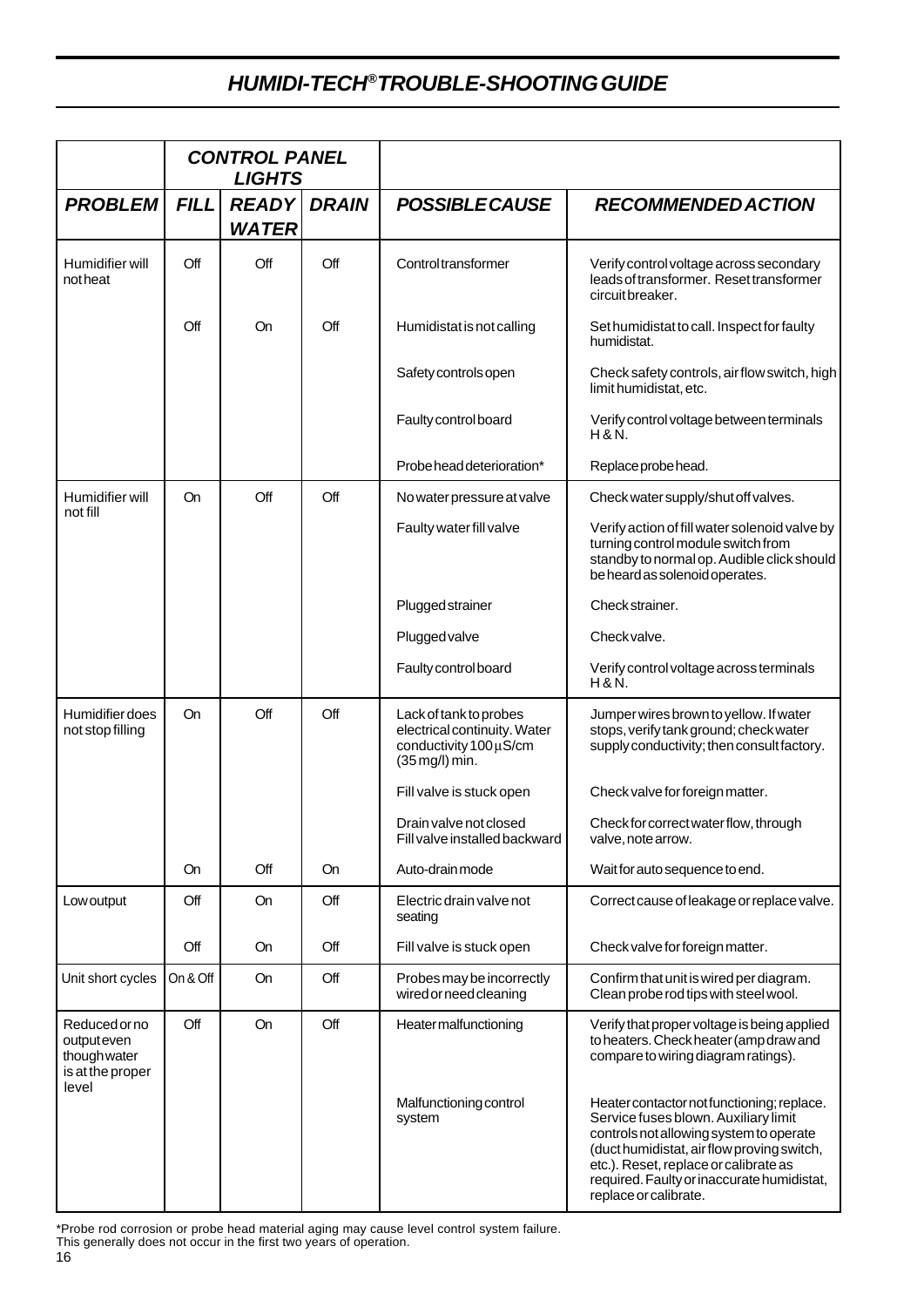# *HUMIDI-TECH® DI TROUBLE-SHOOTING GUIDE*

| <b>PROBLEM</b>                                | <b>READY</b><br><b>WATER</b> | <b>POSSIBLE CAUSE</b>                    | <b>RECOMMENDED ACTION</b>                                                                                                                                                                                                                                                             |
|-----------------------------------------------|------------------------------|------------------------------------------|---------------------------------------------------------------------------------------------------------------------------------------------------------------------------------------------------------------------------------------------------------------------------------------|
| Humidifier will<br>notheat                    | Off                          | Control transformer                      | Verify control voltage across secondary leads of<br>transformer. Reset transformer circuit breaker.                                                                                                                                                                                   |
|                                               |                              | Humidistat is not calling                | Set humidistat to call. Inspect for faulty humidistat.                                                                                                                                                                                                                                |
|                                               |                              | Safety controls open                     | Check safety control, air flow switch, high limit<br>humidistat, etc.                                                                                                                                                                                                                 |
|                                               |                              | Low water float switch                   | Verify control voltage from float switch and transformer<br>secondary common.                                                                                                                                                                                                         |
| Humidifier will<br>not fill                   | Off                          | No water pressure at valve               | Check manual water supply. Valve, minimum 200 kPa<br>water pressure.                                                                                                                                                                                                                  |
|                                               |                              | Malfunctioning water float valve         | Check to make sure that valve float & steam moves<br>freely.                                                                                                                                                                                                                          |
|                                               |                              | Plugged float valve                      | Check float valve seat.                                                                                                                                                                                                                                                               |
| <b>Waterfloat</b><br>valve does not<br>close  | <b>On</b>                    | Open drain valve                         | Obstruction in drain valve will not allow complete<br>closure, clean or replace valve.                                                                                                                                                                                                |
|                                               |                              | Manual drain valve not closed            | Close drain valve.                                                                                                                                                                                                                                                                    |
|                                               |                              | Malfunctioning float valve               | Float ball has water leak. Float valve seat defective,<br>replace.                                                                                                                                                                                                                    |
|                                               |                              | Water passing into overflow<br>standpipe | Readjust float valve rod, so water level reaches 5-10 mm<br>from over flow edge when water is at ambient or cold<br>state. Excessive water pressure, 680 kPa maximum.                                                                                                                 |
|                                               |                              | Float valve stuck                        | Obstruction will not allow float valve to seat properly,<br>clean or replace with new seat.                                                                                                                                                                                           |
| Reducedorno<br>output even<br>though water is | On                           | Heater malfunctioning                    | Verify that proper voltage is being applied to heaters.<br>Check heaters (amp draw and compare to wiring<br>diagram ratings)                                                                                                                                                          |
| at the proper                                 |                              | Malfunctioning control system            | Heater contactor not functioning, replace. Service fuses<br>blown. Auxiliary limit controls not allowing system to<br>operate (duct humidistat, air flow proving switch, etc.).<br>Reset, replace or calibrate as required. Faulty or<br>inaccurate humidistat, replace or calibrate. |
|                                               |                              | Time delay/interlock relays              | Delay time is factory set at 10-15 seconds. Check delay<br>setting.                                                                                                                                                                                                                   |
|                                               |                              | Low water cut-off switch                 | Check for proper operation.                                                                                                                                                                                                                                                           |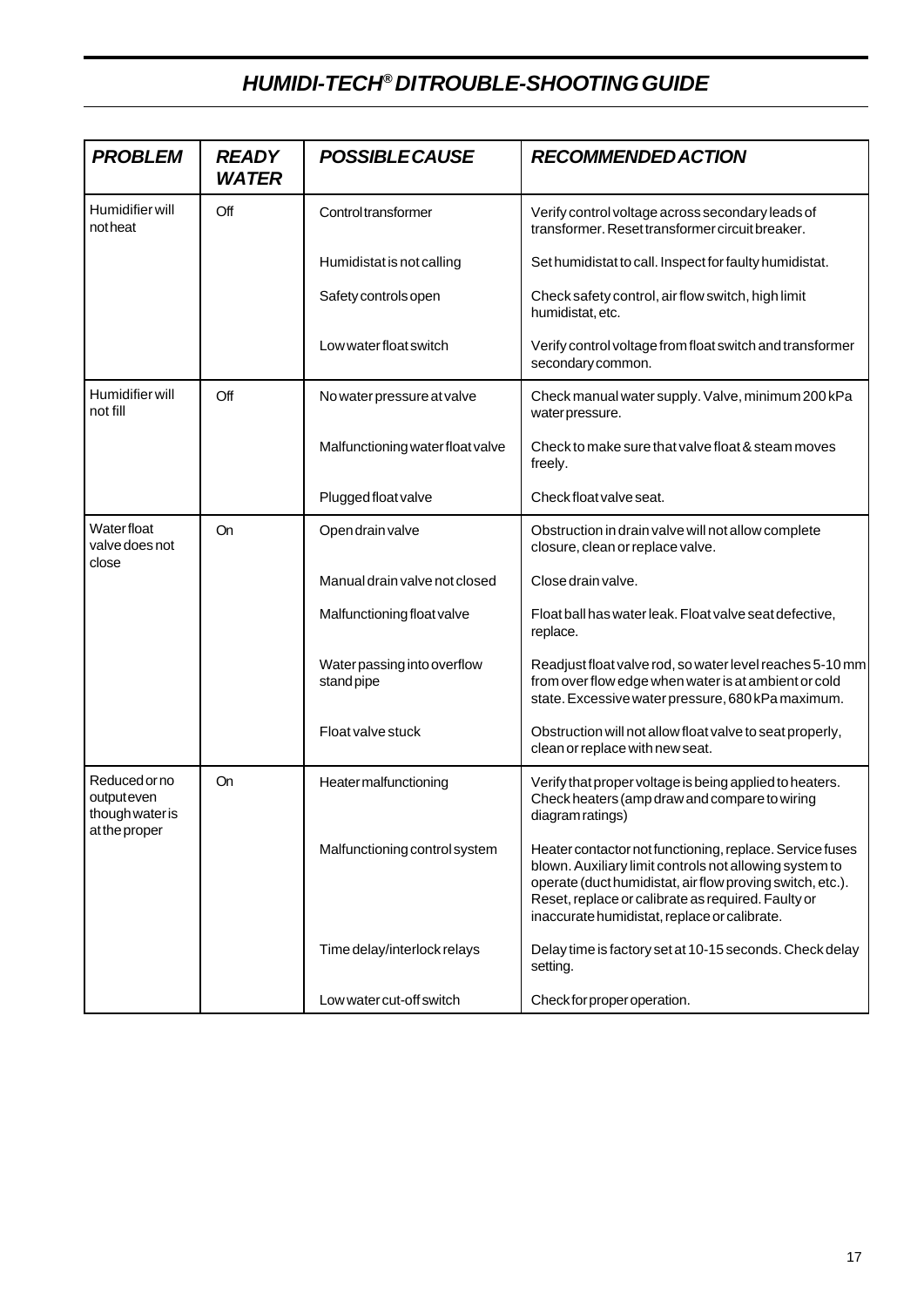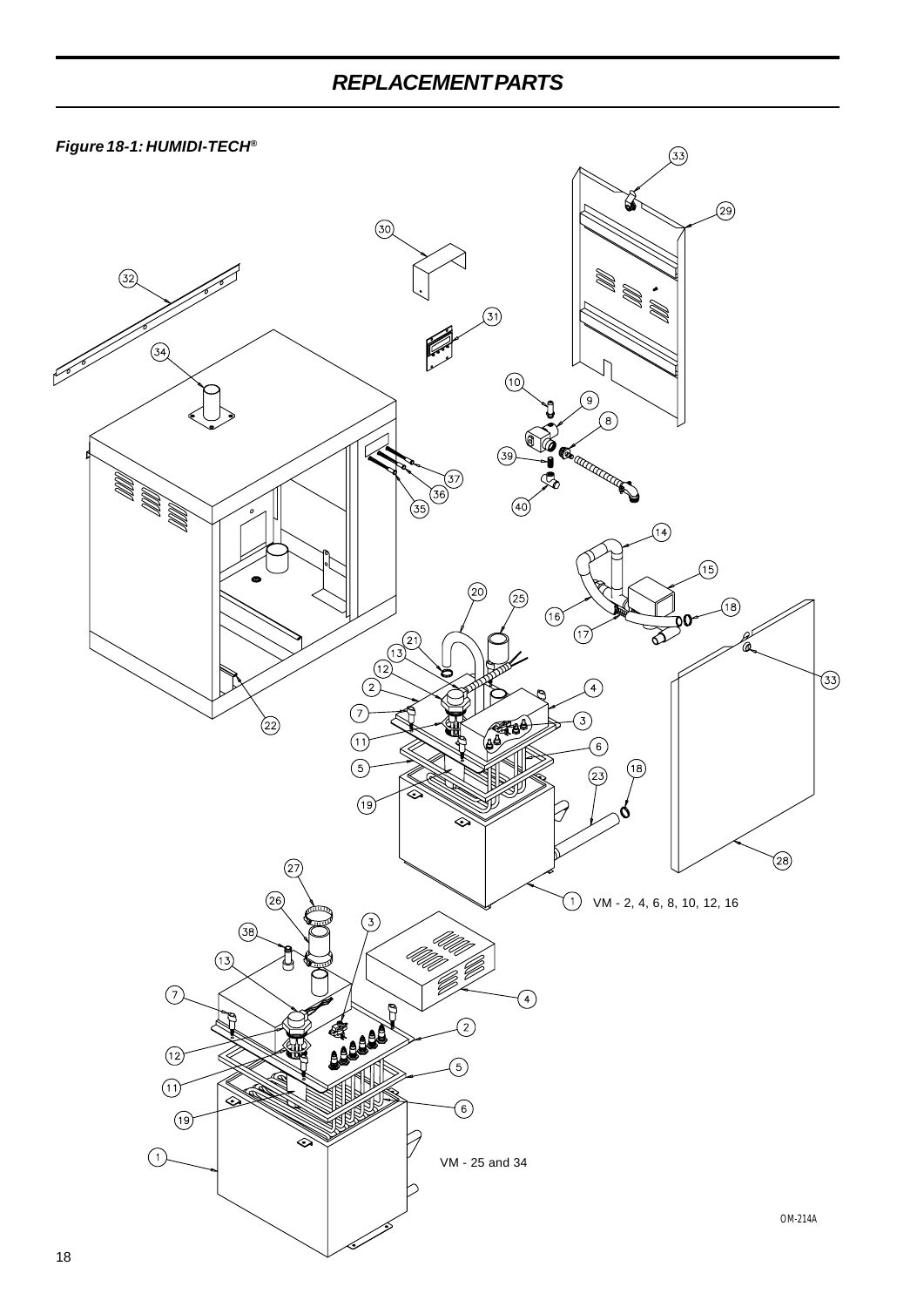|    | No. Description                                              | Qty.           | Part No.    |
|----|--------------------------------------------------------------|----------------|-------------|
| 1  | Tank                                                         | 1              | 160012*     |
| 2  | Cover                                                        | 1              | $\star$     |
| 3  | Thermo Cut-Out                                               | 1              | 409560-001  |
| 4  | Cover, Heater Terminal                                       | 1              | 160750*     |
| 5  | Gasket, Cover                                                | 1              | 160695*     |
| 6  | Heater                                                       | $\star$        | 409600*     |
| 7  | Knob, T-Handled Utility                                      | 4              | 700725      |
| 8  | Connector, 10mm flex.                                        | 1              | 407127-038  |
| 9  | Valve, Solenoid Fill                                         | 1              | 505084      |
| 10 | Orifice, Fill Valve                                          | 1              | 160225*     |
| 11 | Gasket, Probe                                                | 1              | 309750-003  |
| 12 | Probe Assembly                                               | 1              | $\star$     |
| 13 | Probe Plug Wire Assembly, 610mm                              | 1              | 406050*     |
| 14 | Drain Assembly                                               | 1              | 180520*     |
| 15 | Valve, Electric Drain                                        | 1              | 505400-001  |
| 16 | Hose, Overflow                                               | $\star$        | 307020-002  |
| 17 | Spring, Overflow Hose                                        | 1              | 307025      |
| 18 | Hose Clamp, 19mm ID                                          | 4              | 700560-075  |
| 19 | Probe Housing, Nylon                                         | 1              | 308500      |
| 20 | Hose, 13mm Fill (533mm Long)                                 | *              | 307020-001  |
| 21 | Hose Clamp, 13mm ID                                          | 2              | 700560-001  |
| 22 | Duro Strip, 279mm Nylon                                      | 2              | 309980      |
| 23 | Hose, Drain                                                  | $\star$        | 307020-002  |
| 24 | Stopper, Rubber (not shown)                                  | 1              | 309960      |
| 25 | Slip Coupling with O-Rings, 38mm (VM 2, 4, 6, 8, 10, 12, 16) | 1              | 162726-001  |
| 26 | Hose Cuff, 51mm ID x 76mm (VM 25, 34)                        | 1              | 305391-0030 |
| 27 | Hose Clamp, 51mm ID (VM 25, 34)                              | $\overline{2}$ | 700560-200  |
| 28 | Panel Weld, Front                                            | 1              | 160310-100  |
| 29 | Cover Weld, Electrical                                       | 1              | 160320-100  |
| 30 | Bracket, Electrical Cover Key Lock                           | $\mathbf{1}$   | 120746      |
| 31 | Display Board, JPC LW440                                     | 1              | 408651      |
| 32 | Wall Bracket                                                 | 1              | 160150-101  |
| 33 | Lock, Key                                                    | 2              | 700700      |
| 34 | <b>Connector Weld</b>                                        | $1***$         | 160350*     |
| 35 | Light, Amber (FILL)                                          | 1              | 409520-003  |
| 36 | Light, Green (READY WATER)                                   | 1              | 409520-002  |
| 37 | Light, Red (DRAIN)                                           | 1              | 409520-001  |
| 38 | Nipple, x 50 mm                                              | 1              | 250210-002  |
| 39 | Nipple, Brass Close                                          | 1              | 250013      |
| 40 | Strainer, 1/4" Sediment                                      | $\mathbf{1}$   | 300050      |

#### *Table 19-1: HUMIDI-TECH® (see figure 18-1)*

\* Specify humidifier model and serial numbers when ordering.

\*\* Shipped loose except with bonding bracket.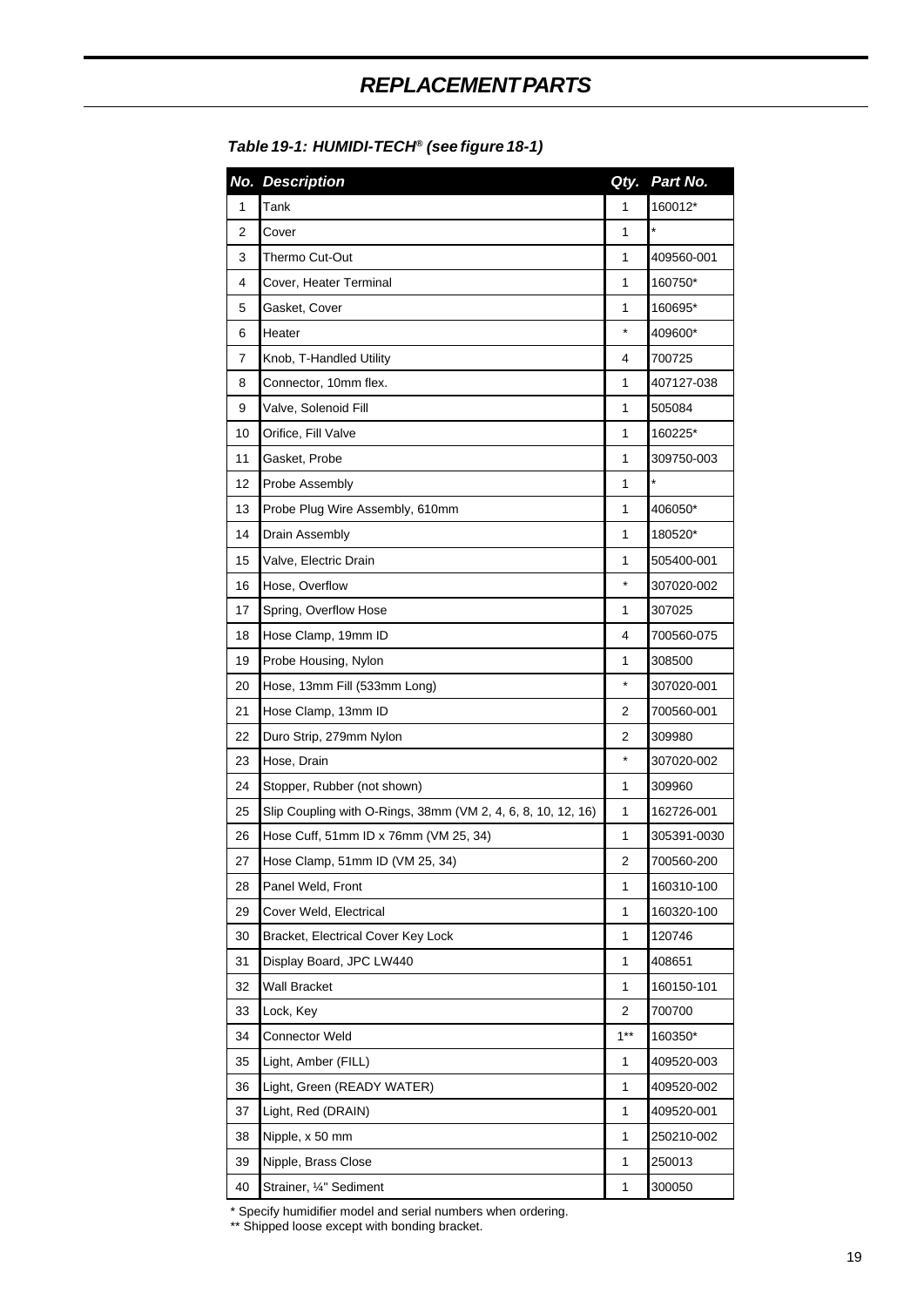



20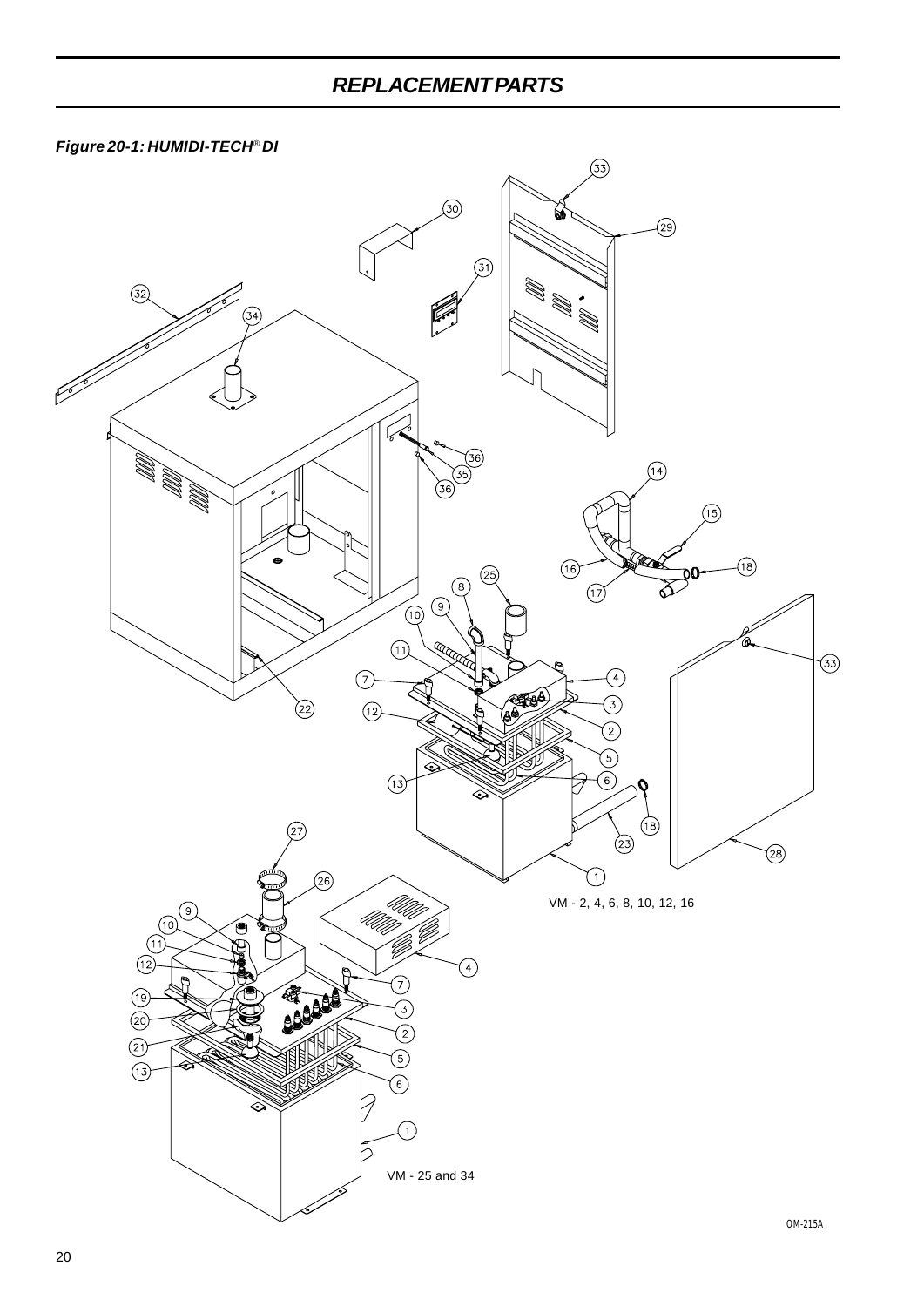| No.            | <b>Description</b>                                                | Qty.         | Part No.    |
|----------------|-------------------------------------------------------------------|--------------|-------------|
| 1              | Tank                                                              | 1            | 160012*     |
| $\overline{2}$ | Cover                                                             | 1            | $\star$     |
| 3              | Thermo Cut-Out                                                    | 1            | 409560-001  |
| 4              | Cover, Heater Terminal                                            | 1            | 160750*     |
| 5              | Gasket, Cover                                                     | 1            | 160695*     |
| 6              | Heater                                                            | $\star$      | 409600*     |
| 7              | Knob, T-Handled Utility                                           | 4            | 700725      |
| 8              | Elbow, 6mm 90° (VMDI 2-16)                                        | 1            | 200580      |
| 9              | Pipe Weld, Fill Valve                                             | 1            | $\star$     |
| 10             | Orifice, Fill Valve                                               | 1            | 160225*     |
| 11             | Seal Ring, 1/4" 18                                                | 1            | 306365      |
| 12             | Float Valve Assembly                                              | 1            | $\star$     |
| 13             | Float Switch, Stainless Steel LWCO                                | 1            | 408420      |
| 14             | Drain Assembly                                                    | 1            | 180450*     |
| 15             | Valve, 34" Stainless Steel Ball                                   | 1            | 505000-001  |
| 16             | Hose, Overflow                                                    | $\star$      | 307020-002  |
| 17             | Spring, Overflow Hose                                             | 1            | 307025      |
| 18             | Hose Clamp, 19mm ID                                               | 4            | 700560-075  |
| 19             | DI Conversion Weld, (VMDI 25, 34)                                 | 1            | 167786      |
| 20             | Gasket, (VMDI 25, 34) Conversion Weld                             | 1            | 160698      |
| 21             | DI Housing, Nylon                                                 | 1            | 167780      |
| 22             | Duro Strip, 279mm Nylon                                           | 2            | 309980      |
| 23             | Hose, Drain                                                       | *            | 307020-002  |
| 24             | Stopper, Rubber (not shown)                                       | 1            | 309960      |
| 25             | Slip Coupling with O-Rings, 38mm<br>(VMDI 2, 4, 6, 8, 10, 12, 16) | 1            | 162726-001  |
| 26             | Hose Cuff, 51mm ID x 26mm (VMDI 25, 34)                           | $\mathbf{1}$ | 305391-0030 |
| 27             | Hose Clamp, 51mm ID (VMDI 25,34)                                  | 2            | 700560-200  |
| 28             | Panel, Front                                                      | 1            | 160310-100  |
| 29             | Cover, Electrical                                                 | 1            | 160320-100  |
| 30             | Bracket, Electrical Cover Key Lock                                | 1            | 120746      |
| 31             | Display Board, JPC LW440                                          | 1            | 408651      |
| 32             | <b>Wall Bracket</b>                                               | 1            | 160150-001  |
| 33             | Lock, Key                                                         | 2            | 700700      |
| 34             | Connector Weld                                                    | $1***$       | 160350*     |
| 35             | Light, Green (READY WATER)                                        | 1            | 409520-002  |
| 36             | Plug, VMDI Pilot Light Hole                                       | 2            | 409525      |

#### *Table 21-1: HUMIDI-TECH® DI (see figure 20-1)*

\* Specify humidifier model and serial numbers when ordering.

\*\* Shipped loose except with bonding bracket.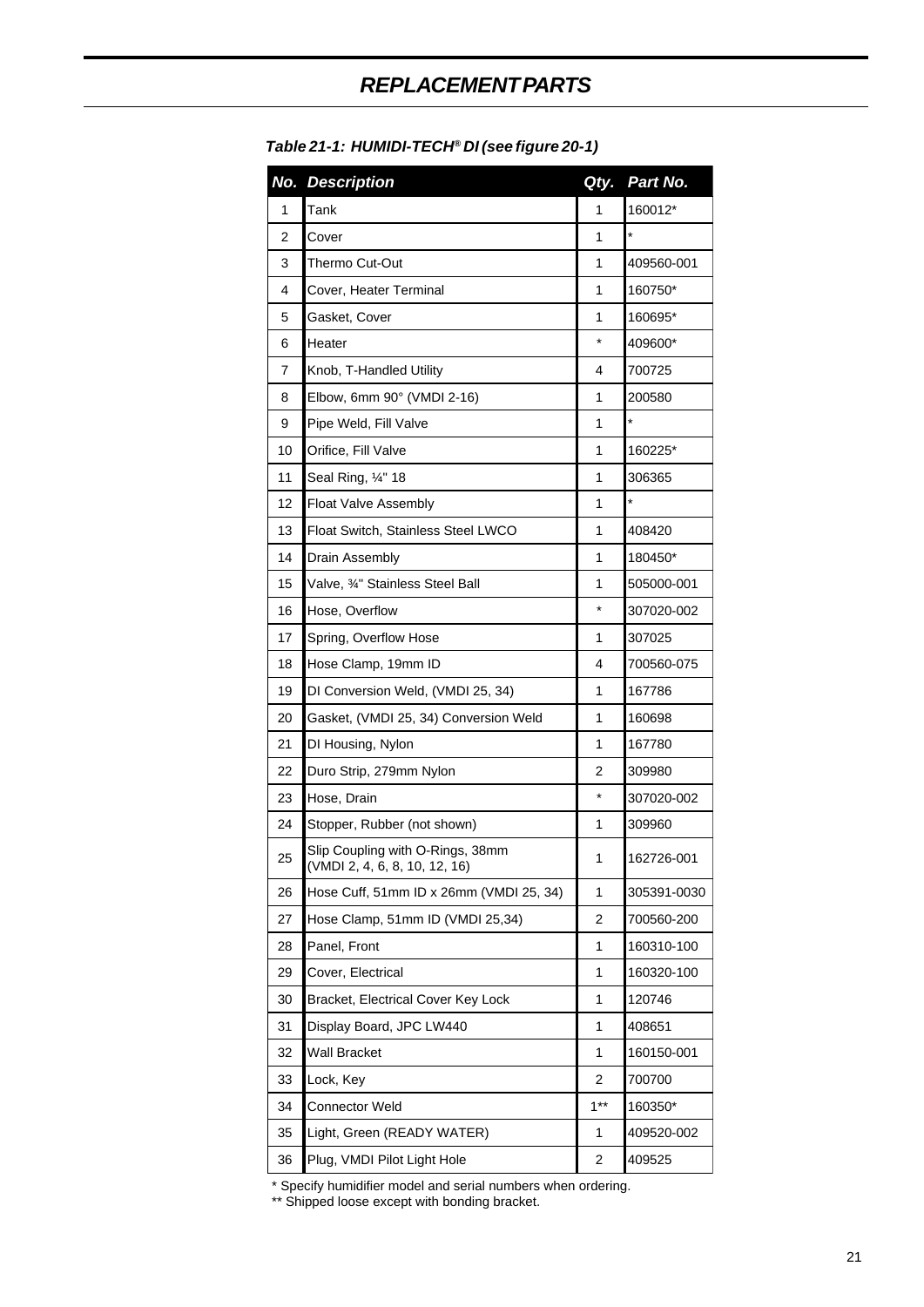#### *Table 22-1: Subpanel for HUMIDI-TECH® and HUMIDI-TECH DI*

|   | <b>No. Description</b>         |   | Qty. Part No. |
|---|--------------------------------|---|---------------|
| 1 | Microprocessor Board, LW430    |   | 408641        |
| 2 | Transformer                    |   |               |
| 3 | Contactor                      | 1 | 407001-005    |
| 4 | Circuit Breaker, 2-Pole 4 amp  | 1 | 406775-001    |
| 5 | Terminal Block, 3-Pole contact | 1 | 408300-002    |
| 6 | Grounds Bar                    | 1 | 408255        |
| 7 | Switch. Door Interlock #2HBA-5 |   | 408475        |



OM-1032

#### *Table 22-2: Space Distribution Unit (SDU)*

|                | <b>No. Description</b>        |   | Qty. Part No. |
|----------------|-------------------------------|---|---------------|
| 1              | Dispersion Chamber Weld, 38mm | 1 | 160441        |
| 1              | Dispersion Chamber Weld, 51mm | 1 | 160442        |
| 2              | <b>Protective Bumpers</b>     | 4 | 310170        |
| 3              | Door Weldment                 | 2 | 160430-100    |
| 4              | Lock, Cabinet Door            | 2 | 700700        |
| 5              | <b>Nut Retainer Assembly</b>  | 4 | 700650        |
| 6              | Blower, 296/435 CFM           | 1 | 409540-001    |
| $\overline{7}$ | <b>Wall Bracket</b>           | 1 | 160150-101    |
| 8              | Plug, 1/4" Yellow Brass       | 1 | 203570        |



#### *Table 22-3: SDU Subpanel*

|               | <b>No. Description</b>                   |        | Qty. Part No. |
|---------------|------------------------------------------|--------|---------------|
| 1             | Deltrol Relay, 2-Pole 24V                | 2      | 407900-001    |
| $\mathcal{P}$ | Time delay 24V                           | $1*$   | 408440-001    |
| 3             | Transformer                              | $1***$ |               |
| 4             | Circuit Breaker, 2-Pole, 4 amp           | 2      | 406775-004    |
| 5             | Terminal Block, Pressure Contact, 2-Pole | 1      | 408300-001    |
| 6             | Terminal Block, 4 Position               | 1      | 408250-001    |
|               | Grounding Bar                            | 1      | 408255        |

\* For SDU without LW430

\*\* Refer to individual order for correct selection

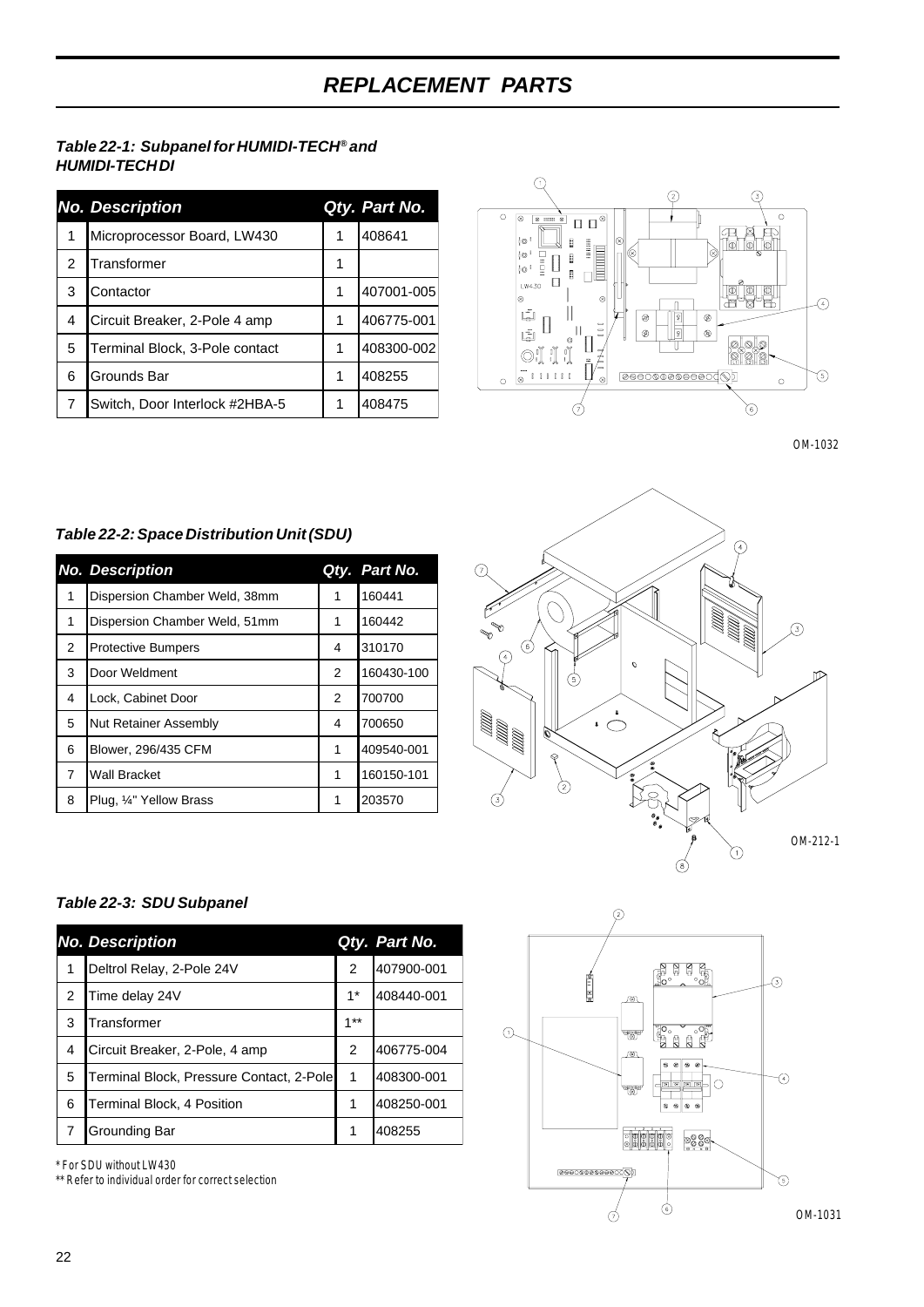# *MAINTENANCE SERVICE RECORD*

| <b>DATE</b><br><b>INSPECTED</b> | <b>PERSONNEL</b> | <b>OBSERVATION</b> | <b>ACTION PERFORMED</b> |
|---------------------------------|------------------|--------------------|-------------------------|
|                                 |                  |                    |                         |
|                                 |                  |                    |                         |
|                                 |                  |                    |                         |
|                                 |                  |                    |                         |
|                                 |                  |                    |                         |
|                                 |                  |                    |                         |
|                                 |                  |                    |                         |
|                                 |                  |                    |                         |
|                                 |                  |                    |                         |
|                                 |                  |                    |                         |
|                                 |                  |                    |                         |
|                                 |                  |                    |                         |
|                                 |                  |                    |                         |
|                                 |                  |                    |                         |
|                                 |                  |                    |                         |
|                                 |                  |                    |                         |
|                                 |                  |                    |                         |
|                                 |                  |                    |                         |
|                                 |                  |                    |                         |